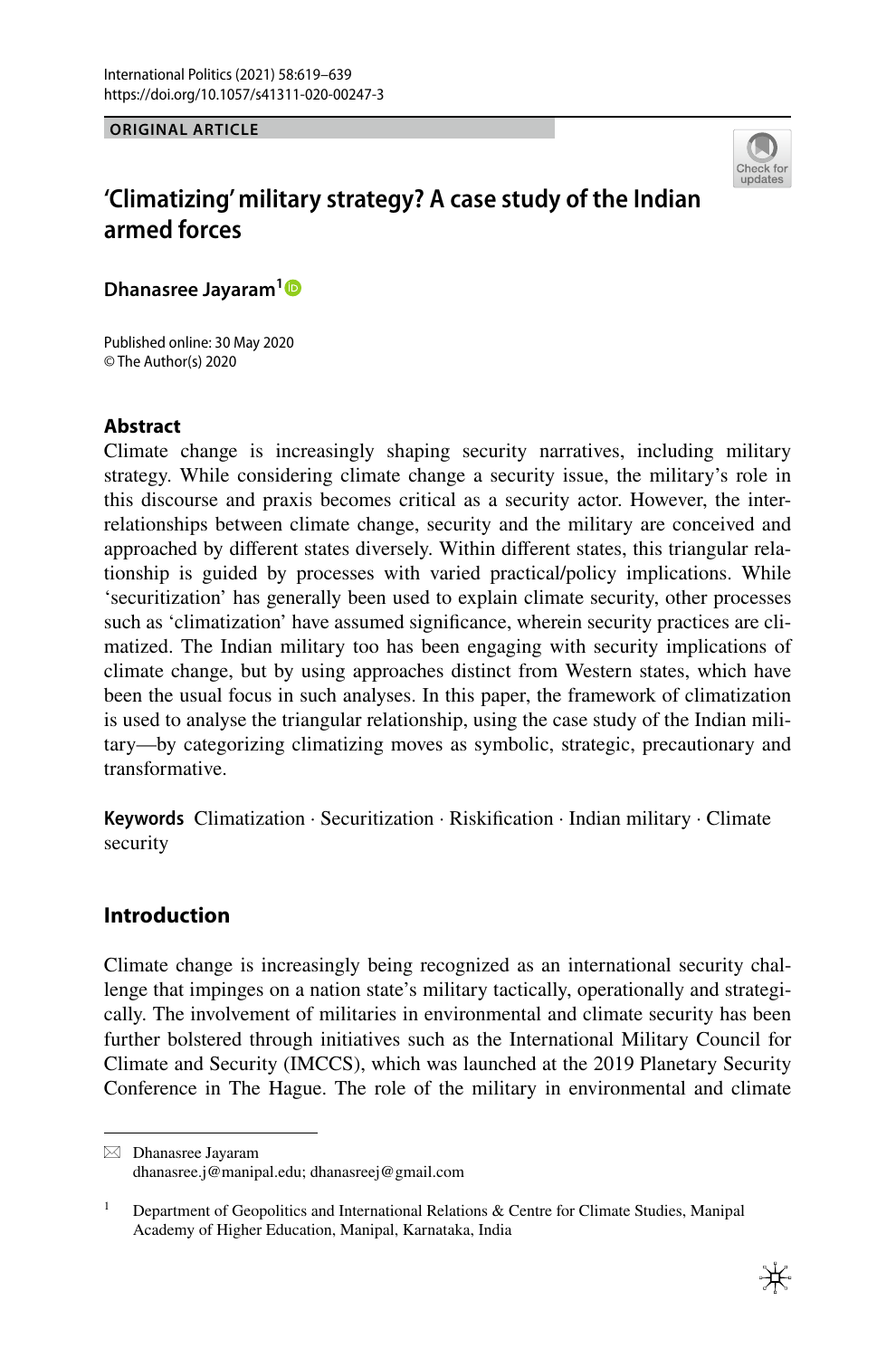tasks is facilitated through various frames and lenses. While 'greening defence' is a more popular rhetoric (particularly against the background of the military being one of the biggest polluters), framing of climate change as a 'threat multiplier', exacerbating security threats/risks, especially in confict scenarios, is also gaining traction. Why militaries care or need to care about climate change has been enunciated by making a case for potential large-scale deployment of militaries for Humanitarian Assistance and Disaster Relief (HADR), humanitarian intervention in confict-ridden areas and even the impacts of climate change on military assets and installations. Furthermore, the military, being self-sufficient and multifaceted, is viewed as an agency that could lead environmental stewardship in its own domain as well as in coordination with civil actors in other domains, thereby becoming a part of the solution.

However, the military–climate security interface is neither straightforwardly explained nor diversely represented. As the relationship between climate change and security itself is conceived and approached diversely by diferent states, the practical implications of involving the military in climate change-related issues are being debated in many contexts. Fears related to 'militarization' of climate change and 'green washing' in this context have not been adequately addressed. Most of the debates/discussions on this theme are driven by institutions and experts based in the Organisation for Economic Co-operation and Development (OECD)<sup>1</sup> countries. Among the countries in the developing world, while some (especially the most vulnerable ones) are proactive in pushing the climate security discourse, others are also moving towards recognizing climate change as a critical security challenge that militaries have to deal with, but to a much lesser degree. India's Joint Doctrine of the Indian Armed Forces (Headquarters [2017\)](#page-18-0) released in 2017 is a case in point, but the military's role in dealing with climate security challenges is not yet operationalized in any codifed form. India's case assumes further signifcance in the light of the difering positions; based on its developmental concerns, it has adopted in the United Nations Security Council (UNSC) discussions on climate security.

The creation of epistemic networks such as the IMCCC could be considered an act of enhancing the legitimacy of military actors through their representation as agents of climate action, directed at achievement and maintenance of security, peace and stability. Herein, the framing of climate change as a security threat or a 'threat multiplier' assumes signifcance, thereby attempting to raise the urgency of the issue and placing the military as a central actor in global climate governance through securitization of climate change. Another angle that is more prominent in developing countries such as India is the gradual movement towards mainstreaming climate change into military strategy based on the military's perceptions of climate vulnerabilities as well as historically established concordance between civil and military actors on their respective roles. This can be termed as 'climatization'. Whether it is impacts of climate change on the military or the military's contribution to the national climate goals, climatizing moves are on the rise. For instance, the melting of Siachen glacier is reportedly forcing

<span id="page-1-0"></span><sup>&</sup>lt;sup>1</sup> The web link to Organisation for Economic Co-operation and Development (OECD) is: [https://www.](https://www.oecd.org/) [oecd.org/.](https://www.oecd.org/)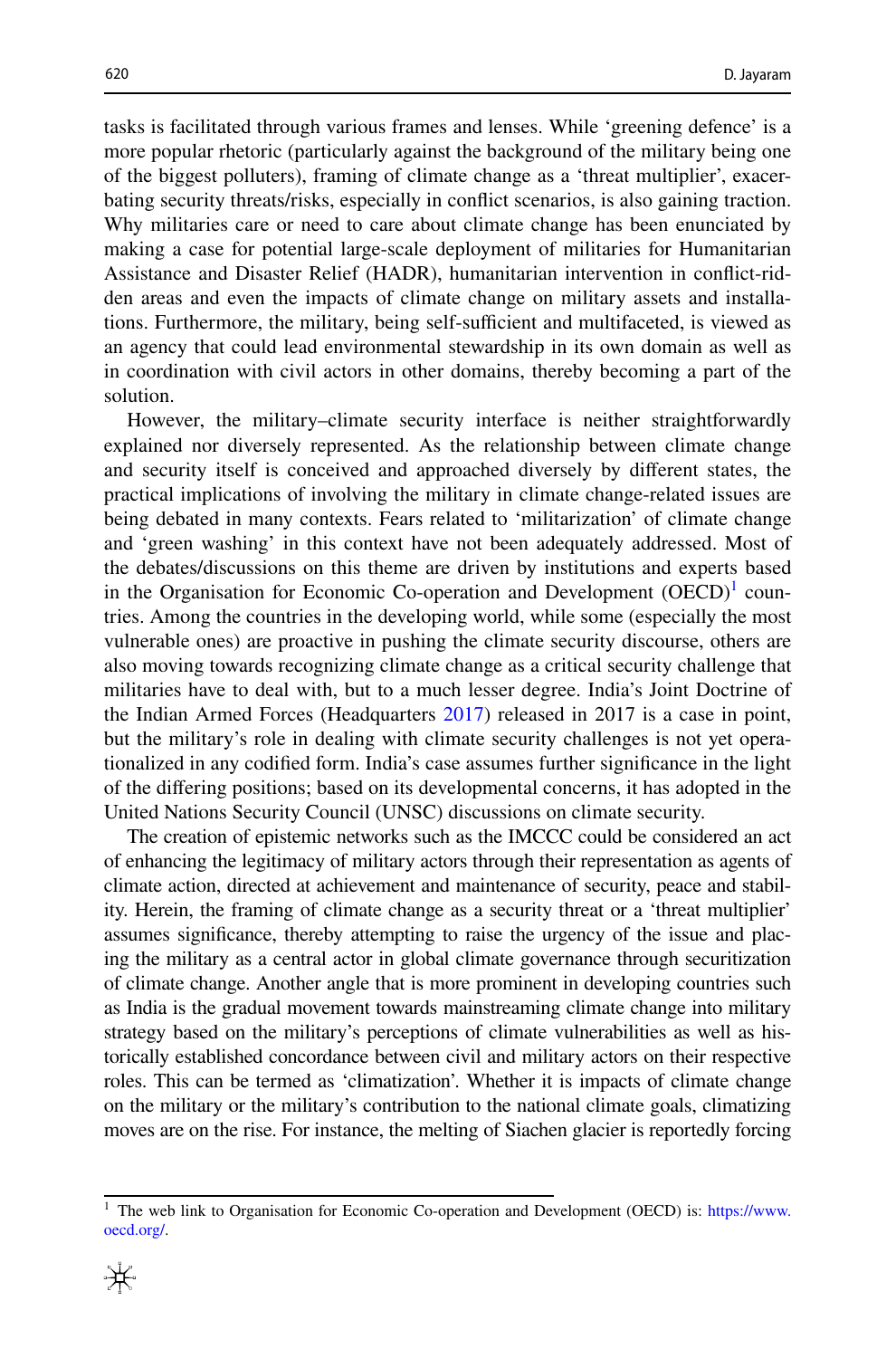the Indian military to change its strategy in the region. While 'greening' eforts have been underway for decades, there is now greater focus on integration of climate concerns into military strategy. Climatization is also being driven by increasing involvement of the Indian military in HADR, 'in aid to civil authorities'. Nevertheless, the 'threat multiplier' narratives are largely restricted to the academic and grey literature, that too in a narrow sense, with a larger focus on nonmilitary measures.

In this context, this paper analyses the Indian military's engagement with climate issues—as a part of its security practices—using the framework of 'climatization'. It enunciates the drivers, processes and characteristics of 'climatization' of military strategy within the Indian armed forces. In this study, climatization is classifed into four broad types (as 'climatizing' moves akin to securitizing moves), based on the motivations of the actor and nature cum intensity of the process: symbolic (including soft climatization and/or greenwashing), strategic (climate bandwagoning for acquiring funds), precautionary (climate mainstreaming for preparation) and transformative (deep climatization in the form of engagement with mitigation and adaptation-related actions). Since the existing literature mostly looks at securitization (or lack thereof) of climate change in the Indian context, this paper goes one step ahead to identify other processes, mainly climatization, that have manifested themselves in diferent ways within the Indian military, due to either organizational dependencies (in cooperation with civilian agencies) or autonomously developed procedures. The paper argues that the Indian military's engagement with climate change-related issues is best analysed through the framework of climatization, based on the four categories identifed above. It also asserts that climatization is still nascent in the Indian context, thereby giving room for further exploration of the reasons for the gradual pace of integration of climate change into military strategy.

The paper draws mainly on official documents and interviews conducted by the researcher with military, policy and academic communities. It adopts a qualitative, interpretative, fundamental (linking theory to empirics) and inductive approach, and case study research design (India in this case) to develop research on climate security and the military from the point of view of climatization. In addition, it refers to academic and grey literature on securitization, climate security, riskifcation, climatization and climate security–military interface (in general). The study attempts to develop an analytical framework of climatization, based on the limited existing literature on it (as compared to securitization), divergences with the notions/processes of riskifcation and securitization and, more importantly, empirics of the actions of the Indian armed forces related to climate change-related issues. The paper, will therefore, help develop the discourse on climatization further, if not as an alternative and/or in parallel to the discourse on securitization, but in tandem with securitization and riskifcation.

# **From securitization and riskifcation of climate change to climatization in the military domain**

The military's role in the climate change discourse can arguably be operationalized only through the securitization process, considering that the military is essentially a security actor (that too mostly expressed in traditional terms). However, there are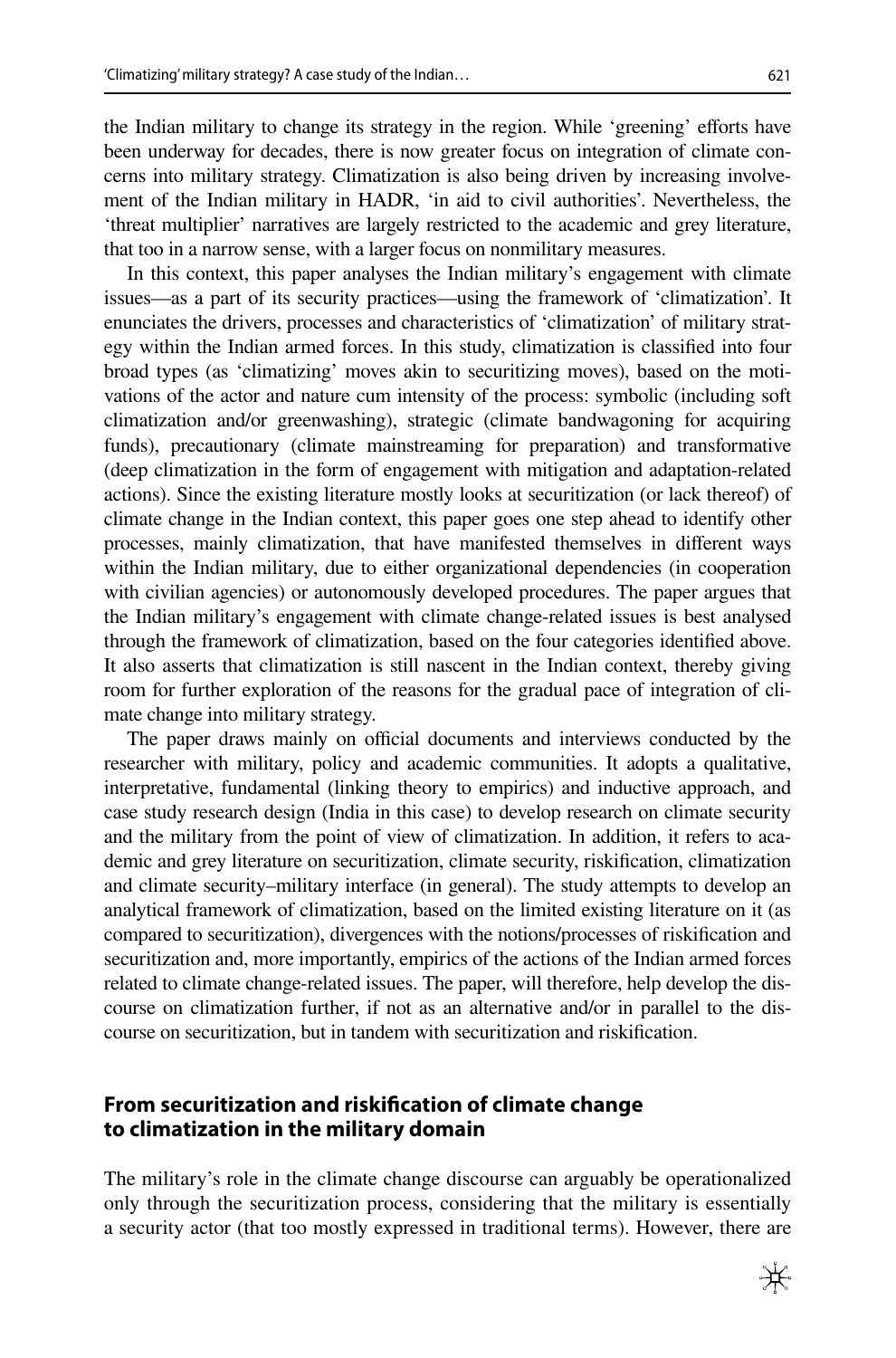other processes such as 'riskifcation' (hinging on securitization) and 'climatization' (upturning securitization) that could also help analyse the military–climate change interface. These approaches emerged in the post-Cold War context, wherein traditional notions of security began to be challenged and rediscovered. Securitization theory (Copenhagen School) attempts to blend realist/neorealist notions of security based on 'survival in the face of existential threats' with a focus on widening the scope of security to go beyond state or military security.

Securitization theory has been criticized on several fronts, mostly in relation to its focus on exceptionalism—that supposedly involves breaking of 'normal political rules of the game' (such as democratic processes), and adoption of a logic of exclusion and urgency along with emergency/extraordinary measures (Buzan et al. [1998\)](#page-17-0). The idea of security as a 'speech act' (based on social construction), according to the Copenhagen School, has also been criticized. For instance, the Paris School uses governmentality, as an approach to securitization, to explain how the state uses its bureaucratic institutions, agencies, instruments, programmes and techniques to implement a set of measures that later transform into norms. It moves away from the exceptionalism of the Copenhagen School and concentrates on 'everyday routine and technocratic practices' (Balzacq et al. [2010](#page-17-1)). Furthermore, Bilgin ([2010\)](#page-17-2) and Wilkinson [\(2007](#page-20-0)) challenge securitization theory's Eurocentricism in their works by questioning its application in non-West contexts.

Securitization theory has infuenced the construction of environment as a security issue. On this front, the debates on whether to securitize or not to securitize, how to securitize and what constitutes a successful and/or positive securitization have occupied a prominent position in security studies (Dyer [2001;](#page-18-1) Floyd [2008](#page-18-2); Trombetta [2011](#page-19-0)). Furthermore, critical security theorists use the concept of 'emancipation' (in construction of security)—'freedom from unacknowledged constraints, relations of domination, and conditions of distorted communication and understanding that deny humans the capacity to make their future through full will and consciousness'—in building linkages between security and environmental change (McDonald [2012\)](#page-18-3).

When it comes to securitization of climate change from a military perspective, a section of the existing literature (mostly grey) places it in the context of environmental confict, and hence loaded with traditional notions of military security (Campbell et al. [2007](#page-17-3); Shwartz and Randall [2003;](#page-19-1) Smith and Vivekananda [2007\)](#page-19-2). Homer-Dixon ([1994\)](#page-18-4), [\(2007](#page-18-5)) of the Toronto Group, famous for his works on intrastate confict as a result of interaction between renewable resource scarcity and socio-economic dynamics, highlights the pressure that climate change could put on the military forces by creating unconventional challenges such as insurgencies. Floyd [\(2010](#page-18-6)) warns that climate security, as propounded by experts (with close ties with the military) in the USA, caters to the 'national security' discourse and 'military readiness', giving a 'shield' to those policy-makers who are opposed to adoption of greenhouse gas (GHG) emissions reduction targets. In other studies, the 'greening' activities of defence (to reduce ecological footprint) are seen as a means of legitimizing military spending (Chaturvedi and Doyle [2015](#page-18-7)).

Securitization of environmental and climate change is often correlated and/or confated with militarization. While Barnett ([2001\)](#page-17-4) calls militarization the 'single biggest institutional risk to human beings', Dalby ([1992\)](#page-18-8) argues that this provides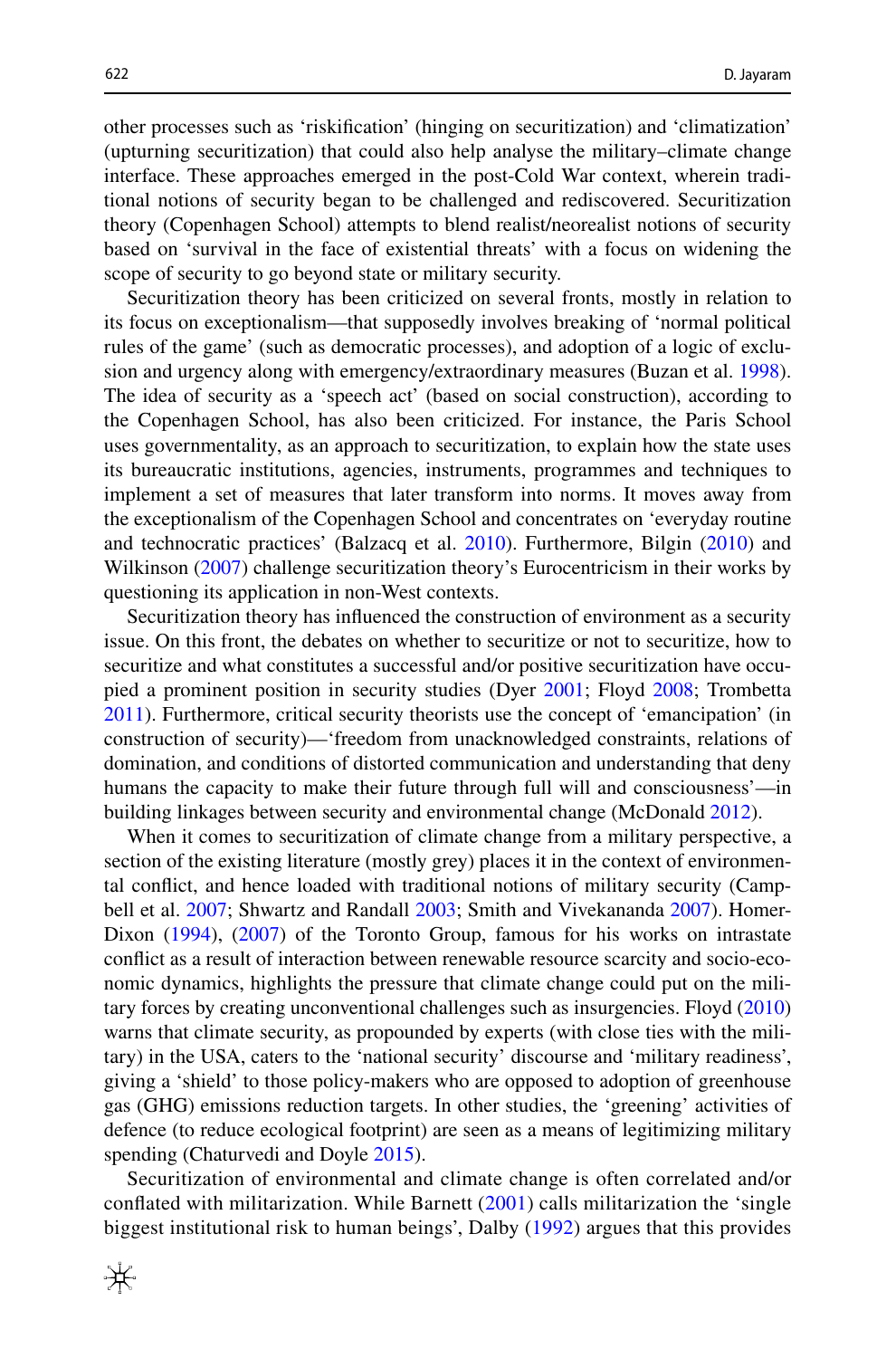the licence to the armed forces to unleash further environmental damage by securing the status of 'protected polluters'. Deudney ([1991](#page-18-9)) goes a step ahead to assert that military organizations, being highly 'secretive', 'hierarchical' and 'centralized', are not suited to environmental protection since they are 'far removed from the experience of the civil society.' Similarly, Gilbert ([2012](#page-18-10)) asserts that since the military takes a very narrow view of security, typically the traditionalist view— 'based on nationalistic, defensive, territorial lines, viewed in statist terms' and 'a model of external threats, based on the idea of resource confict'—involving the military in activities such as HADR leads to military 'encroachment' on the civilian role. Gilbert  $(2012)$  $(2012)$  $(2012)$  is also opposed to the idea of 'othering' the climate, a process that casts climate change as an enemy. Hence, the drivers of securitization, in these scholars' opinion, are mainly sustenance of military budget and perhaps, the existence of the military itself, owing to the apprehension about downsizing of the military in many countries in the post-Cold War era.

Riskifcation is another concept that is often used in the context of climate change. Although it primarily challenges the notions of securitization of climate change (in terms of the referent object, nature of the threat, and proposed response), it also tends to embrace a similar logic and acts as a securitization multiplier. Riskifcation can be referred to as the framing of climate change as a risk (rather than a threat) through 'a social process of constructing something politically in terms of risks', with a focus on 'conditions of possibility of harm'. It renders governance, preparation, anticipation, precaution, prevention and similar other tools more relevant than the securitization's preoccupation with defence, deterrence and fght/war against an external enemy. In this context, environmental logic of 'precautionary principle' and security logic of 'anticipatory defence' become two sides of risk policy (Corry [2012](#page-18-11)). Criticizing the logic of climate security linkages, built through the prisms of violent confict triggered by resource stress/scarcity and/or inclusion/legitimization of military measures in nonmilitary sectors, the risk framing of climate change has been given preference in some literature (Trombetta [2008\)](#page-19-3). However, a risk-based approach to securitization is also known to 'alter procedures' and 'play down other options' (with reference to changes in military sector), thus leading to 'less extreme but permanent and infnitive state of emergency' (Lucke et al. [2014\)](#page-20-1).

Riskifcation or the risk logic is prominently used in many studies to establish the military–climate interface. For instance, Dabelko ([2009\)](#page-18-12) has provided the basis on which security communities like the military, with their 'habit of planning for all contingencies' are inclined to analyse 'a wide range of climate change's impacts through a security lens that includes, but extends far beyond, potential contributions to confict'. Questioning the dependence of climate policy on palaeo-records and absolute certainty (about scientifc evidence), Briggs ([2012\)](#page-17-5) uses the risk logic, without referring to it directly. He argues that the military, by default, practises 'contingency planning' and adopts the 'precautionary principle', and therefore, it is natural for it 'to reduce surprise when possible' and 'to prepare appropriate responses when novel conditions are encountered'. In this way, a broader view of security comes into efect, which would help tackle greater uncertainty and hence, greater risk.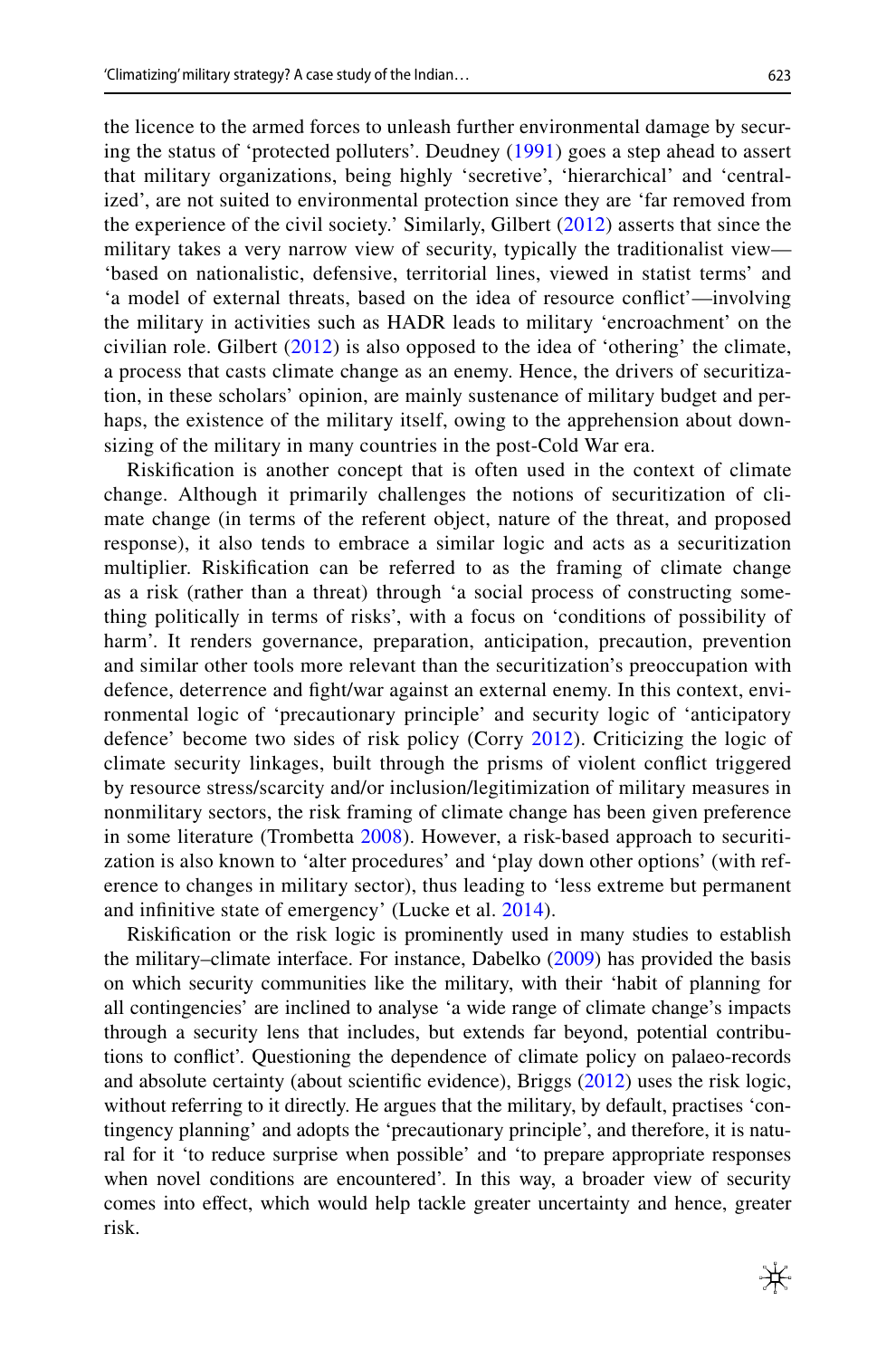In this case, the discourse moves away from the securitization approach, and even though, at the outset, the riskifcation approach seems to be the guiding process, there is also an inherent element of climatization, which manifests itself in the form of climate mainstreaming—integrating principles of environmental and climate risk assessment into military planning, operations and strategy. On the one hand, the military is presented as an agent of climate risk governance by providing tools and approaches to govern and manage risks associated with climate change that emerge often as 'triggering mechanisms for slow-onset threats and pressures'. On the other hand, the climate logic also comes into play in the opinion that climate change should not be regarded primarily as a military concern, but climate change concerns need to be addressed by the military in its own domain and through civil–military coordination (Briggs [2012\)](#page-17-5).

Climatization, which forms the crux of this paper, is analysed and utilized in terms of how climate change has begun to dominate other domains of global and local politics and governance, and how the climate logic introduces new principles of action and practices in the security sector (Aykut et al. [2017](#page-17-6)). Climatization can be defned as—'existing security practices are applied to the issue of climate change and that new practices from the feld of climate policy are introduced into the security feld' (Oels [2012](#page-19-4)). According to Oels [\(2012](#page-19-4)), the defence sector is already on the path of climatization through a gradual process of restructuring. This is more evidenced by its greater involvement in Humanitarian Assistance and Disaster Relief (HADR) and similar operations—whether it is as 'Responsibility to Protect' or as a civil–military intervention in 'climate change hot spots', characterized by 'weak or failing states'. However, this line of thinking is 'exceptional' as it does not apply to all the countries that acknowledge climate change as a security issue within their national security thinking, policies or strategies.

'Environmentalization' is yet another thought process (closely associated with climatization) that has been used in the context of peacekeeping forces through integration of environmental norms/concerns into UN peacekeeping missions/operations/practices (for example, reducing the environmental/ecological impacts of the peacekeeping operations). Environmentalization in this context leads to not only framing of peacekeeping as a part of the 'environmental realm', but also 'securitization of the environment' (Maertens [2019\)](#page-18-13). In any case, the advocates of both riskifcation and climatization argue that the logic adopted in linking climate change with security is not only that of security/securitization, and moreover, attempts to 'securitize' climate change have not resulted in 'extraordinary measures' being adopted internationally (Oels [2012](#page-19-4); Corry [2012\)](#page-18-11).

In another related argument, the logic of 'greening security' is also used to analyse the 'positive transformative role' of the military, 'given the enormous resource base of military establishments and continuing public investment in militaries worldwide' in the realm of environmental peacebuilding (Ali and Pincus [2018](#page-17-7)). This logic, on the one hand, challenges the climate-confict nexus, and on the other hand, it attempts to reinvent the military's function as an instrument of peacebuilding through environmental means, which is closely related to environmentalization and climatization. Whether or not environmental and natural resources can serve as a source of cooperation, trust and confdence building, this logic is gaining momentum

₩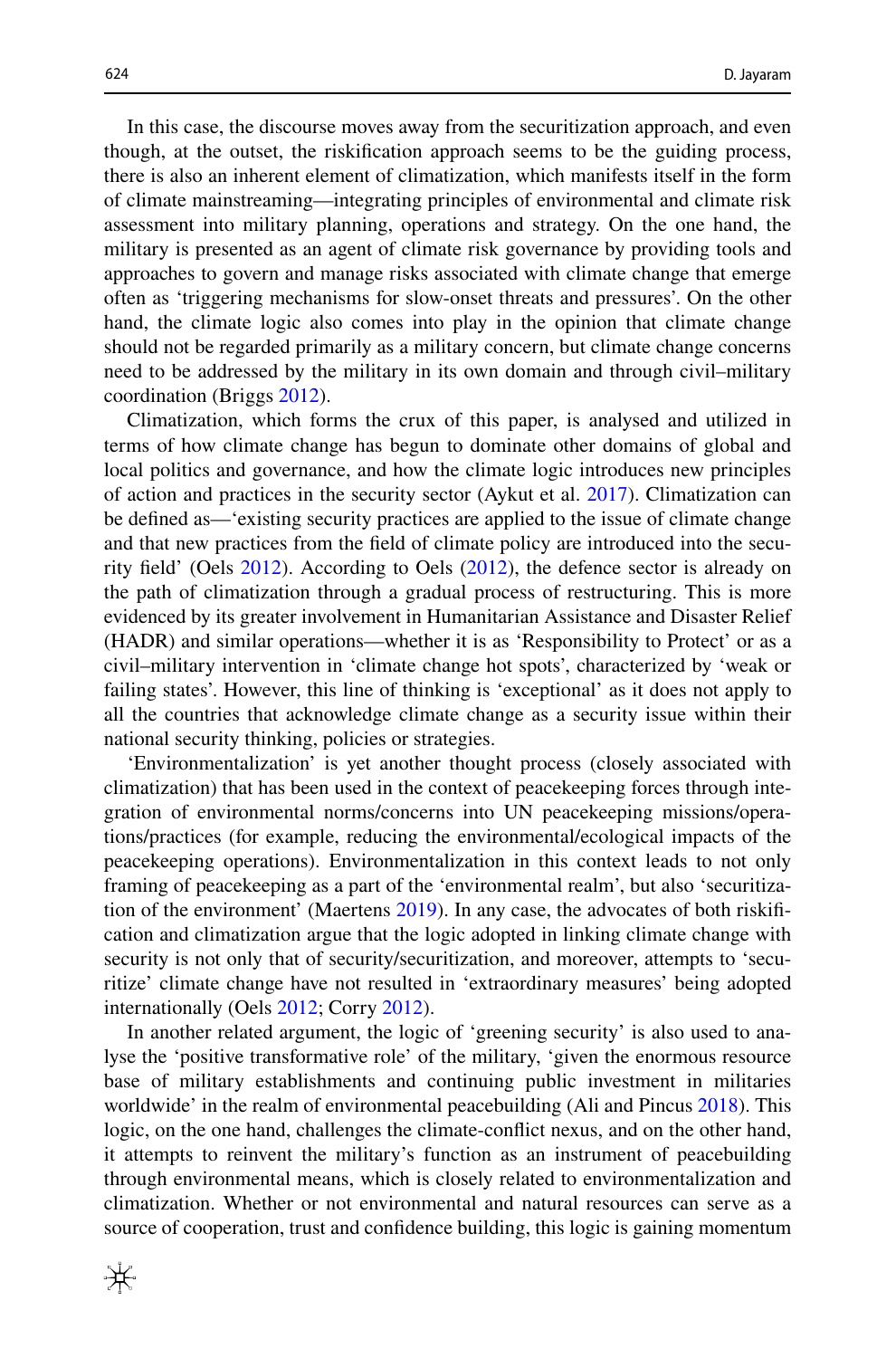even more with the UN's (particularly the UN Environment Programme) contributions to the existing literature (Conca and Wallace [2009](#page-18-14)).

#### **Military‑led discourses on climate change and security**

Despite criticisms, there has been a huge swell in the amount of grey literature linking climate change to security from a military perspective, especially since the release of the report, titled, 'National Security and the Threat of Climate Change', by the Center for Naval Analyses (CNA), in [2007.](#page-17-8) This report, collated by 11 retired military officers, is an exemplary case of the military acting as securitizing actors. It labels climate change a 'threat multiplier' and states that the US military would be forced to intervene in many parts of the world, 'either alone or with allies, to help provide stability before conditions worsen and are exploited by extremists.' It might also be expected to 'undertake stability and reconstruction eforts once a confict has begun, to avert further disaster and reconstitute a stable environment.' While this discourse related to climate security—framing climate change as a threat—continues to remain a dominant one in the military circles, there are other military experts who use the frame of 'greening defence'.

'Greening defence' caters to the inversion of military's image as one of the biggest polluters or destroyers of the environment. It also exemplifes advocacy of the use of military resources for the purpose of environmental protection and climate action. In essence, this frame largely invokes the grammar of climatization, whereby military activities and assets are climatized in a 'symbolic' manner. At the same time, the 'whole-of-government approach' (based on 'diplomacy', 'development' and 'defence'), advocated primarily by sections of the US military and refected in the official documents released by US government agencies (including Quadrennial Defence Reviews), is infuenced by framing of climate change as a 'threat' to military and national security (Hartman et al. [2012\)](#page-18-15) (Parsons [2011\)](#page-19-5). This approach is presupposed on two factors—the expanding role of the military in climate change adaptation and HADR and the military being the 'best resourced of all federal agencies' (Butts [1999](#page-17-9)). It is therefore refective of 'strategic' climatization in the form of climate change bandwagoning, by which institutional linkages are developed to incorporate military and security actors in climate change governance.

The frame of 'greening defence' has been used by multiple international organizations, including the UN and North Atlantic Treaty Organisation (NATO). Some studies view it as 'greenwashing' (or 'symbolic climatizing move) in the light of cooption of the 'language and imagery of environmentalism' that could 'assuage the concerns of an environmentally conscious public without having to actually clean up unsound practices', which is to shift attention from the environmentally destructive activities of the military (Harris [2015\)](#page-18-16). However, it could also be viewed as weak or soft environmentalization and climatization as seen in the case of the NATO Green Defence Framework (North Atlantic Treaty Organisation [2014](#page-19-6)). Under this initiative, 'green security challenges' are linked to 'green solutions' (targeted at environmental protection and energy efficiency) to advance the purposes of 'limiting detrimental impact, saving money, and optimizing operational efectiveness'. This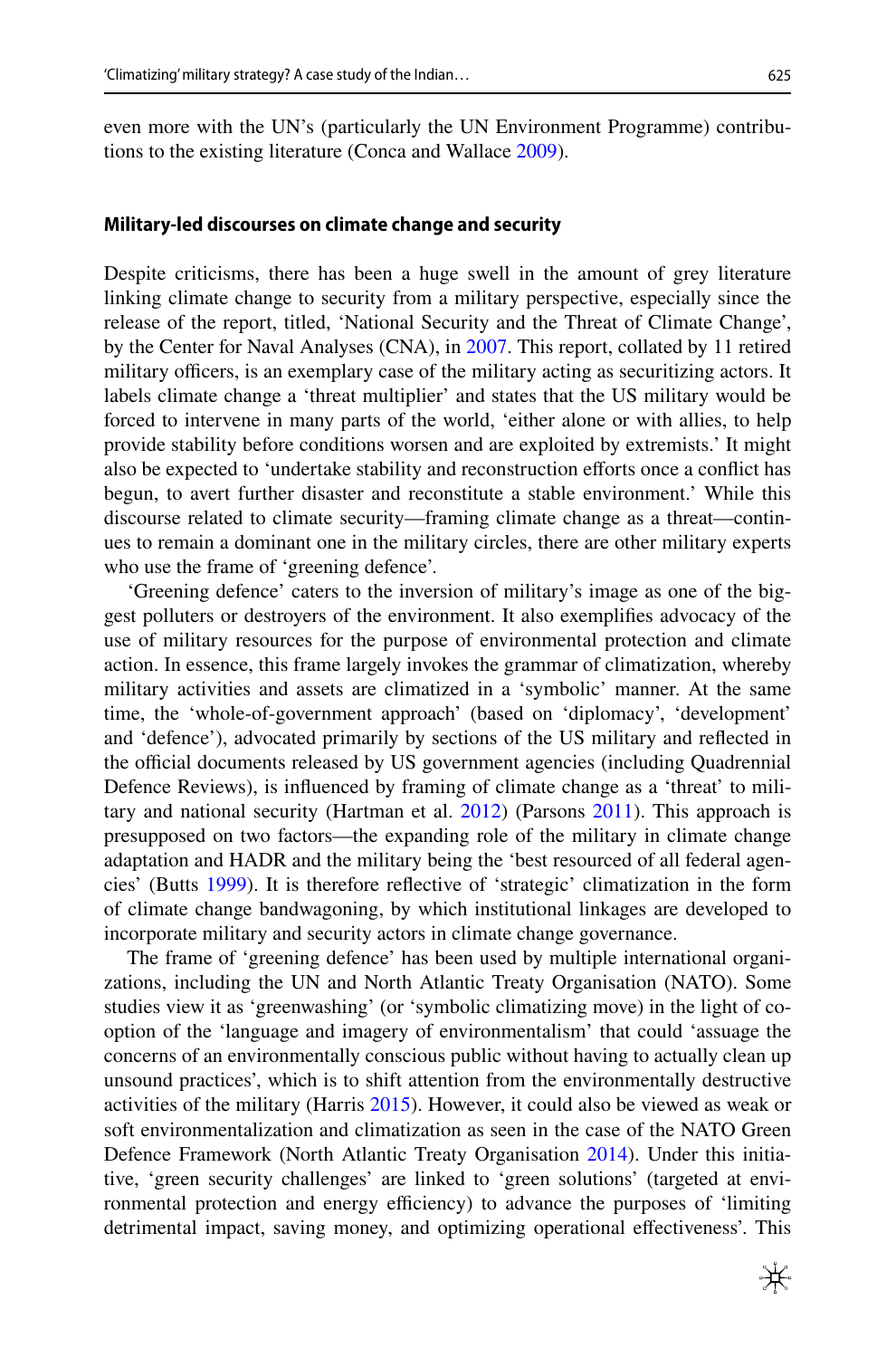follows a risk-based approach and pathway of 'climate mainstreaming', by which incremental reforms are adopted within the military to facilitate military efectiveness as 'precautionary' moves.

The focus on the military's role in climate security has been further amplifed by the formation of epistemic networks such as the Global Military Advisory Coun-cil on Climate Change<sup>[2](#page-7-0)</sup> (GMACCC) in 2009 and the IMCCS in 2019, consisting mainly of serving and retired military personnel (in addition to think tanks). These networks also, in a way, perpetuate the security and risk logic based on a discursive approach, by presenting a case for discussing climate change through the security/ risk lens. Strategically, they mostly emphasize the need for the security communities to prepare for the risks of climate change and use this as a tool to advance climate action and their own role in climate change governance (including in the UNSC). The IMCCS, for example, focuses on 'global and regional risk assessment', scenarioizing/games, gauging risk perceptions and so on, which ft into the category of 'precautionary' climatizing moves. At the same time, this has, in fact, given rise to alternative formulae such as 'responsibility to prepare'—instead of the commonly used 'responsibility to protect'—thereby incorporating security concerns associated with climate change in the national security assessments and strategies (Werrell et al. [2017](#page-20-2)). It must be, however, noted here that securitization and/or riskifcation in this context can be correlated with the climatization of security actors as it also complements 'precautionary' climatizing moves that could then act as securitization multipliers.

## **Perspectives on security and climate change in India**

India is among the countries that have called for caution when it comes to 'securitization' of climate change, especially introduction of this topic in the UNSC (since 2007). It has maintained that 'a security approach to a critical challenge facing humanity may in fact hinder the global collective efort' and that 'thinking in security terms usually engenders overly militarized solutions to problems, which inherently require nonmilitary responses to resolve,' thus bringing the wrong actors to the table' (as observed by India's permanent representative at the UN in 2019). When the issue was brought up in the UNSC in 2019, India's representative asserted that while securitizing climate change could raise public awareness about climate change and perhaps lead to investment of greater amount of resources in tackling it, it could also pit countries 'in a competition when the most productive approach is cooperation' (United Nations [2019](#page-20-3)). Yet, the 'lexicon of security' is employed by state and non-state actors in India in order to highlight the impact of climate change on other entities that are expressed in security terms, policy-wise, such as food security, water security and energy security. The logic used in this case is diferent from the predominant security logic though. Instead of conficts, disasters, instabilities

<span id="page-7-0"></span><sup>&</sup>lt;sup>2</sup> More information regarding the Global Military Advisory Council on Climate Change can be found at: <http://gmaccc.org/>.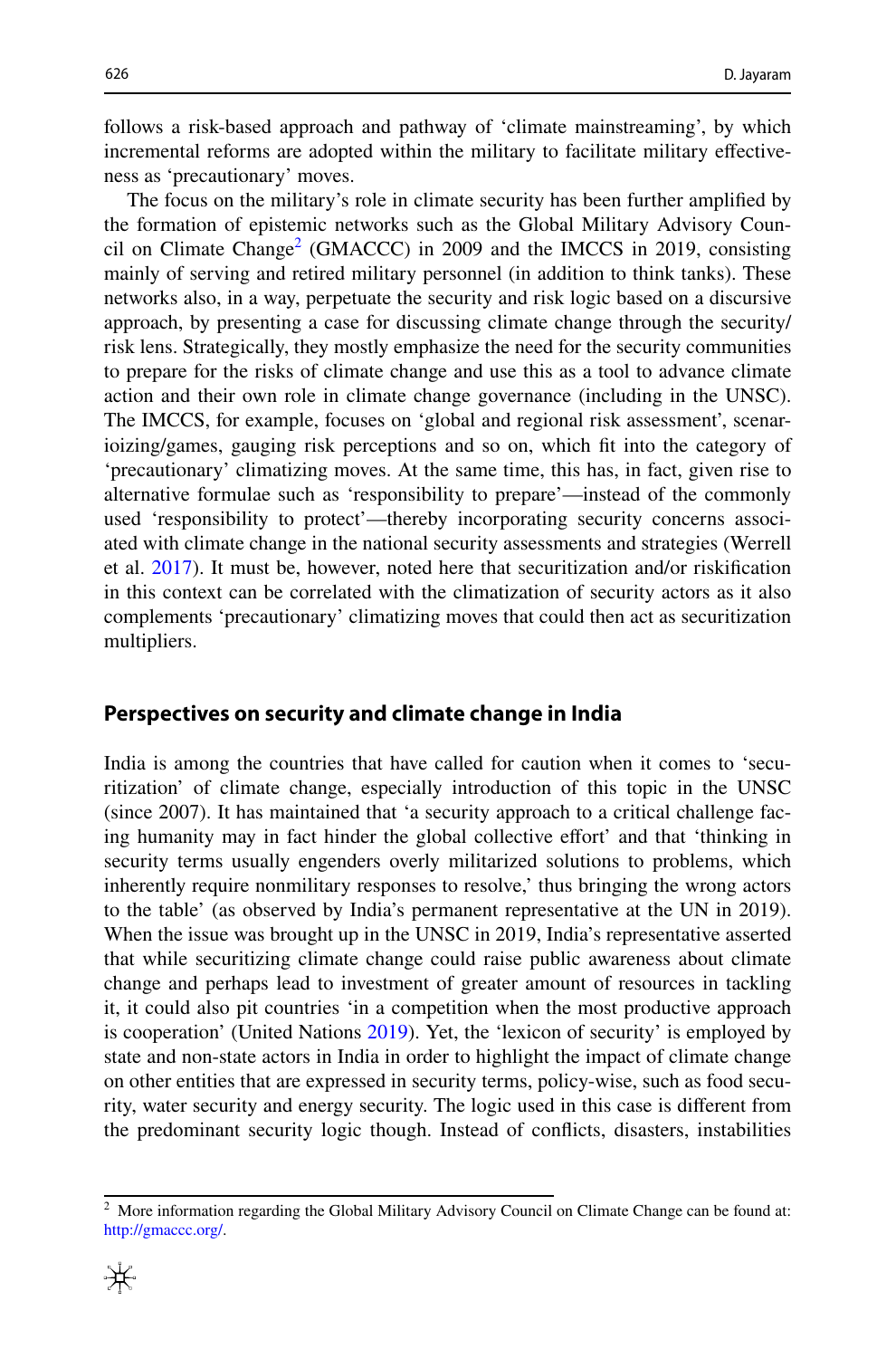and other similar utterances, this logic is built upon developmental concerns, such as livelihoods, hunger, energy shortage, public health, poverty and water scarcity (Ramesh [2015](#page-19-7)).

Based on several indicators such as references to the 2008 National Action Plan on Climate Change (NAPCC), government-sponsored Indian Network for Climate Change Assessment report, and statements made by several members of the administration, including that of Prime Minister's Council on Climate Change (PMCCC), Sahu ([2017\)](#page-19-8) concludes that climate change is securitized in the Indian context. They invoke both 'urgency' and 'complexity' in order to stress the 'existential' nature of the 'threat'. Barthwal-Datta ([2012\)](#page-17-10) uses the cases of 'scientifc policy communities' to explore the role of non-state actors in securitizing climate change in India. Their proximity to the state actors and their visibly infuential role in drafting the NAPCC—owing to their 'social capital' and 'expert authority'—further enunciates their function as 'securitizing actors'. The success of the securitizing move in this case is seen through the lens of its acceptance by the 'target audience'. One of the cases that is often used to highlight security implications of climate change for India is that of 'climate migration' or 'climate change refugees' from Bangladesh (Chowdhury [2009](#page-18-17)). This discourse is further accentuated by the narratives on India fencing the boundary with Bangladesh to stem the fow of illegal immigrants into its territory (Ranjan [2016](#page-19-9)), which Chaturvedi and Doyle ([2015\)](#page-18-7) consider 'underlying geopolitics of fear and boundary-reinforcing cartographic anxieties about climate change-induced displacements and migrations'.

However, the above-mentioned arguments can be countered on the basis that the practice of securitization can be considered successful only when the securitizing move leads to change in behaviour by the concerned agent or, in other words, adoption of certain policies by the government (Floyd [2011](#page-18-18)). At the same time, internationally, India has opposed the alarmist discourse on climate change-security nexus (such as climate migration), primarily guided by the postcolonial context in which the Western notions of climate security are seen as 'arrogant' and signs of 'interference'. In contrast, India invokes the human security aspects of climate security, including rural and urban development, or energy security that takes account of climate change concerns (Boas [2014\)](#page-17-11). In short, it can be surmised that India has treated climate change as a security concern at the domestic level (in addition to its other framings), but only as a developmental concern at the international level.

## **The discourse on climate change and the Indian military**

The literature concerning the role of the Indian military in the intersection between climate change and security mostly is contributed and propagated by ex and serving military officials, members of the administration (concerning national security, foreign policy and/or environmental policy) and occasionally by researchers based in think tanks (defence and strategic studies). On the one hand, this literature adopts both security and risk logic to reinforce the security implications of climate change for military security and, more broadly, national security. On the other hand, it also delineates elements of climatization that have been overlooked so far. Dasgupta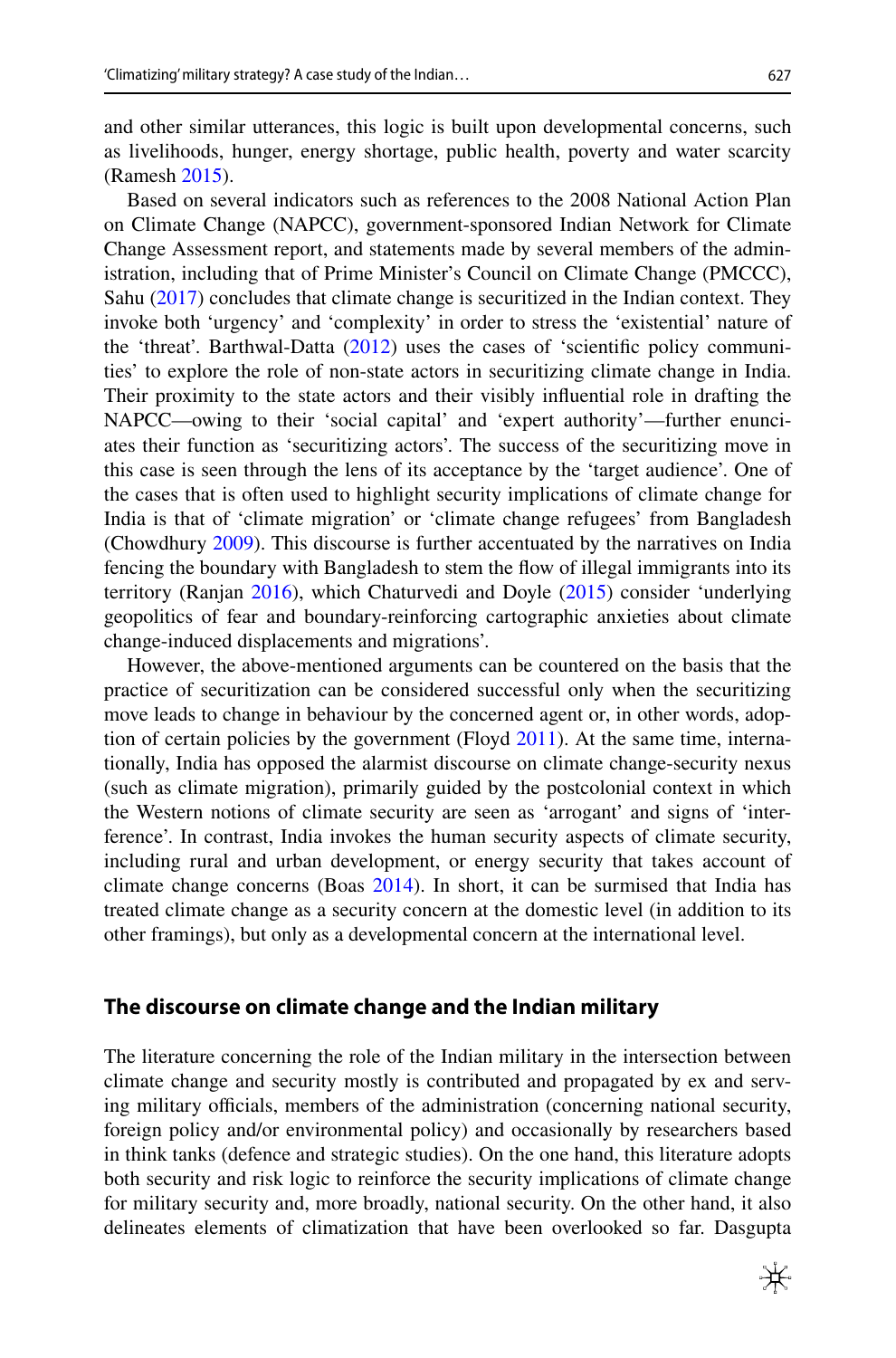[\(2016](#page-18-19)), former PMCCC member and climate change negotiator, analyses threats posed by climate change to the Indian military as physical impacts on defence installations and infrastructure, and disaster management (including scaling up of eforts by the armed forces). Pai ([2017\)](#page-19-10), co-founder and director of an independent think tank in India, identifes glacial recession (in the Himalayas), rising sea levels (in the Indian Ocean Region), extreme weather events and changing river courses (shared by India and its neighbours) as major threat multipliers that could 'potentially' trigger civil wars, military invasion, migration and other similar scenarios. These scenarios could signifcantly alter the security environment of South Asia, in which the Indian armed forces operate, and therefore, he recommends that they develop science, intelligence and equipment/operational capabilities to be able to prepare efectively for various confict scenarios in which climate-related variables are intrinsic, as well as address climate risks in general. In essence, both these perspectives add to the climatization narratives that draw upon precautionary moves.

Singh  $(2015)$  $(2015)$ , a former naval officer, uses a combination of security and risk logic to amplify the threats posed by climate-induced displacement and migration in the Indian Ocean Region. However, in this case too, a case for precautionary climatization is made, aimed at climate mainstreaming, as refected in the actor motivations. He also throws light on the potential for maritime disputes in the region, especially due to conficts over 'Exclusive Economic Zones (EEZs) and seabed resources' owing to the threat posed by rising sea levels to low-lying islands. Besides, he describes the implications of climate change for maritime operations—'navigation and pilotage to operational exercises, and maintenance of ships, engines and other equipment.'

Besides confict scenarios, some works use the lexicon of climatization to refect upon the impacts of environmental and climate change on the functioning and operability of the Indian military, and how it could adapt to the changing environment as well as reduce its environmental footprint. Kumar  $(2012)$  $(2012)$ , a serving air force officer, proposes that the Indian armed forces engage in adaptation and mitigation strategies such as resource management, phase-out of ozone-depleting substances (ODS), energy efficiency and conservation, waste management and environmental training. A case for military environmental leadership using four key drivers—'economic sense', 'operational spin-ofs', 'safe environment' and 'socially responsible behaviour'—can be interpreted as both transformative and strategic.

### **Climatization of military strategy in India: a practical viewpoint**

The Indian military is known to supplement a nation state's foreign policy and national security objectives by helping build 'bridges of friendship and strengthen international cooperation' in addition to deterring war or intervention by the adversaries, thus helping shape a favourable maritime environment for the promotion of national interests (Indian Navy). The military's function of engaging in 'Military Operations Other Than War' (MOOTW) and exercising soft power in the form of HADR diplomacy is being streamlined further through the climate logic. HADR is projected as an instrument to 'shape local political contexts', and since it operates in

₩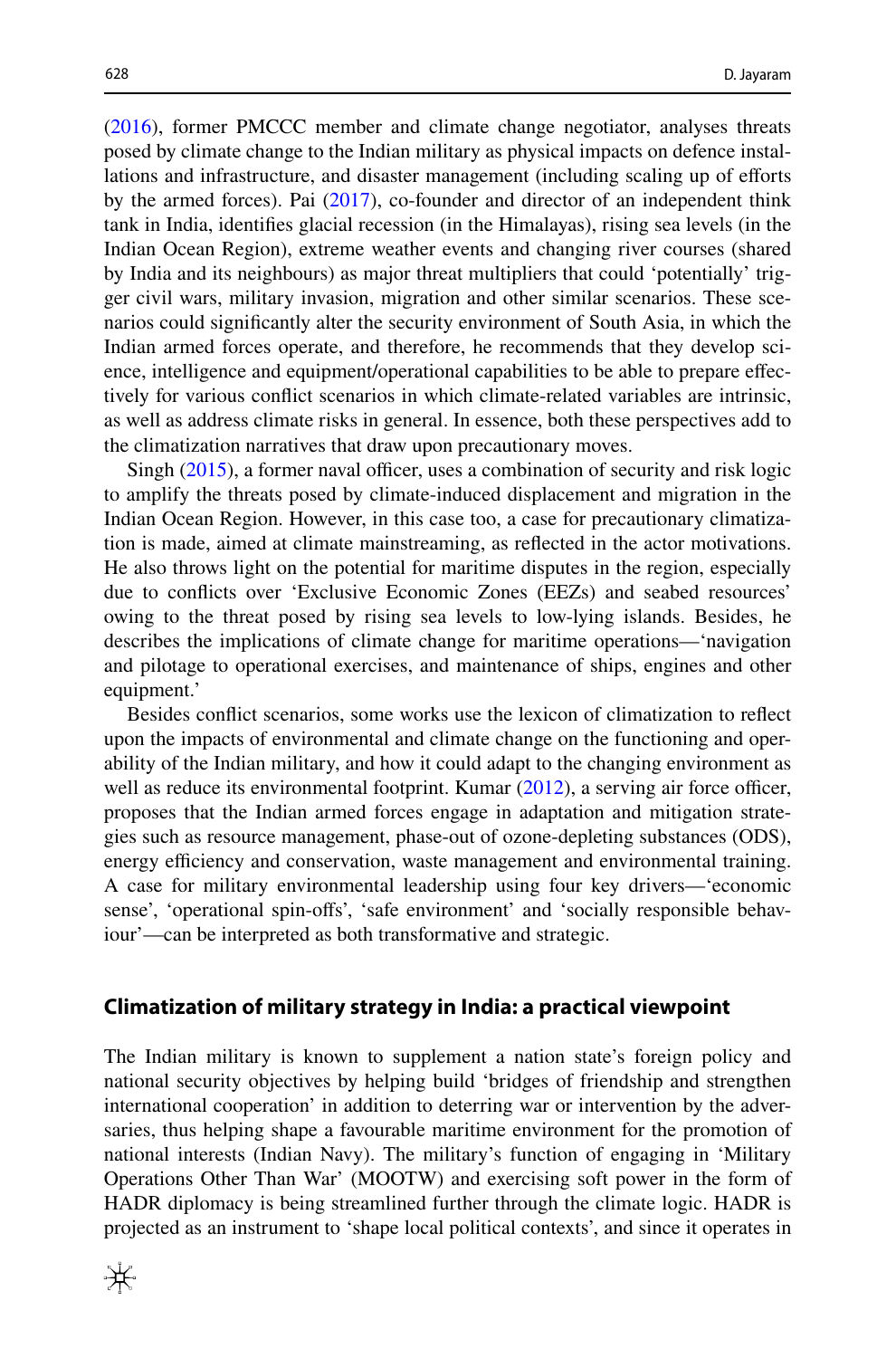a non-quid pro quo and/or nonzero sum game setting, the expectation is that countries would automatically grow closer to each other, and this in turn would help major powers like the USA to maintain its presence globally (Capie [2015](#page-17-12)). These are indicators of climatization as climate change increasingly becomes an intrinsic part of military planning and strategy, not just nationally but also regionally and internationally.

Unlike in some of the Western contexts, where climate change features as a prominent national and international security concern (for example, in the national security strategies), in India, this is not the case. In the absence of a codifed national security doctrine or strategy, India's national security goals are usually identifed and pursued by the National Security Council Secretariat (NSCS) in Prime Minister's Office (PMO), also assisted by the National Security Advisory Board (NSAB), which has been contributing to studies and analyses on India's national security (including the annual national security reviews). In the policy context, climate change is yet to fnd a constant position in the national security matrix due to various reasons, including the lack of scholarship on the linkages between climate change and security, as pointed out by Sameer Patil (2014, personal communication), a former member of NSCS. As a result, one could argue that the joint military strategy that derives from the national security policy and strategy also does not prioritize climate change. However, Jasjit Singh (2011, personal communication), a retired air force officer and former director of two defence think tanks based in New Delhi, asserts that the country's national security interests are primarily enshrined in the country's Constitution. He chooses to defne national security as the preservation of the core values of a nation that are prescribed in the Preamble, that is, justice, liberty, equality and fraternity. It also entails the protection and promotion of the vital national interests, which include elements of environmental governance. As a corollary, the Indian military has a duty to protect these values.

Climatization of military strategy is happening at multiple levels in varying degrees across the three services of the Indian armed forces. The Indian military is following the process of 'climatization', mostly in tune with the local contexts, requirements and demands, but also partly borrowing ideas from the Western discourse on climate security. Climate change has found a place in the Joint Doctrine of the Indian Armed Forces (JDIAF), released in 2017. It lists climate change as a 'nontraditional security' issue, akin to its categorization by state and non-state actors in general in India, and states that fallouts of climate and environmental change such as migration and civil strife at times require security responses, including from the military. However, the primary focus is on HADR and to ensure that the 'readiness of the Armed Forces performing such missions' is 'optimum at all times'. Interestingly, it refers to defence diplomacy as a priority area, by which India's soft power could be promoted and the nation's 'reputation as a responsible power' could be enhanced. These efforts can be classified as both symbolic and precautionary climatizing moves, with both preparedness and national image projection at the centre of actor motivations.

In fact, HADR has been an indispensable part of India's joint military strategy for a long time, as a part of its mandate of 'in aid to civil authorities'. The 2004 Indian Ocean Tsunami led to the introduction of policy guidance document on 'Armed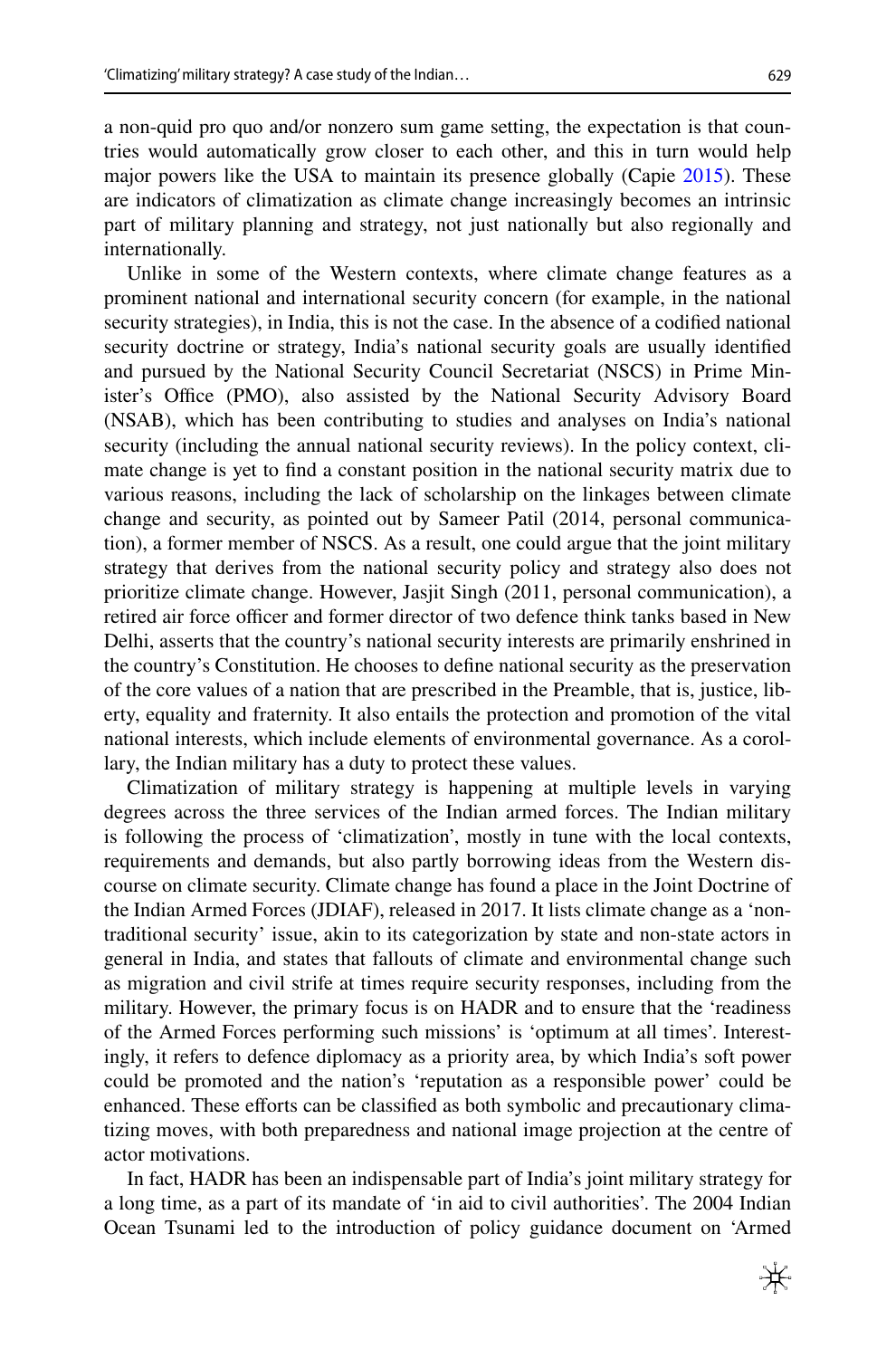Forces Assistance for National Disasters' by India's Defence Crisis Management Group (DCMG) that tasked 'the Integrated Defence Staff (IDS) to coordinate the relief efort with the Ministry of Defence [MoD], Ministry of Home Afairs [MHA], the Ministry of External Afairs [MEA] and other relevant departments and agencies' (Mukherjee et al.  $2012$ ).<sup>[3](#page-11-0)</sup> Similarly, the National Policy on Disaster Management 2009 acknowledges that the 'Armed Forces are called upon to assist the civil administration only when the situation is beyond their [the latter's] coping capability'. It also reaffirms that 'on account of their vast potential to meet any adverse challenge, speed of operational response and the resources and capabilities at their disposal, the Armed Forces have historically played a major role in emergency support functions' (National Disaster Management Authority [2009\)](#page-19-13).

In efect, the principle of 'in aid to civil authorities' forms a bedrock of the military's engagement with climate change-related issues. This applies to not only HADR, but also other activities such as aforestation/land restoration, as in the case of the Ecological Task Force (ETF), world's reportedly frst ecological unit of the Territorial Army, raised in 1982. The frst battalion was deployed in Uttarakhand (in the Shivalik Ranges of the Himalayas) to aforest severely degraded land (caused by indiscriminate and illegal limestone mining in the region) and eight more battalions (besides a battalion for cleaning the Ganges, the longest river within India) have been raised in various parts of the country since then (Territorial Army). The rationale behind raising the ETF has been that the civilian agencies such as the forest departments as well as non-state actors (non-governmental organizations) could not achieve what the ETFs could in limited time. These units could 'execute specifc ecology-related projects with a military-like work culture and commitment' (Territorial Army). Since the military is known to operate in inhospitable, remote and ecologically vulnerable terrain as well as extreme weather conditions more than the civilian agencies, it is considered an asset in the country's environmental preservation agenda, especially in settings, where the civilian agencies can either not cope or need military assistance.

In HADR too, this logic comes into effect, which in turn enhances the role of the military in it. Their ability to provide relief supplies to inaccessible and vulnerable areas that are afected most by disasters is incomparable with the civilian agencies. The National Disaster Response Force (NDRF)—'a specialized disaster response force', consisting mainly of paramilitary personnel—was formed in  $2006$  under the MHA, $4$  but it is constrained by many factors. Its presence in terms of strength and location is limited, which hampers their mobility, unlike the armed forces that are much bigger in numbers. The military's presence is nationwide and they are equipped with airlift capabilities that put them in a better position to tackle major disasters than the NDRF, which is dependent on the military for airlift and

<span id="page-11-0"></span><sup>&</sup>lt;sup>3</sup> The role of the IDS is primarily to build "synergy and consensus through intra-service deliberations and ensuring optimisation of resources through rightful prioritisation for procurements, joint doctrines, joint training and common procedures." More information can be found in the press release of MoD: [http://pib.nic.in/newsite/PrintRelease.aspx?relid=105931.](http://pib.nic.in/newsite/PrintRelease.aspx?relid=105931)

<span id="page-11-1"></span><sup>&</sup>lt;sup>4</sup> More information about the National Disaster Response Force can be found here: [http://www.ndrf.gov.](http://www.ndrf.gov.in/about-us) [in/about-us](http://www.ndrf.gov.in/about-us).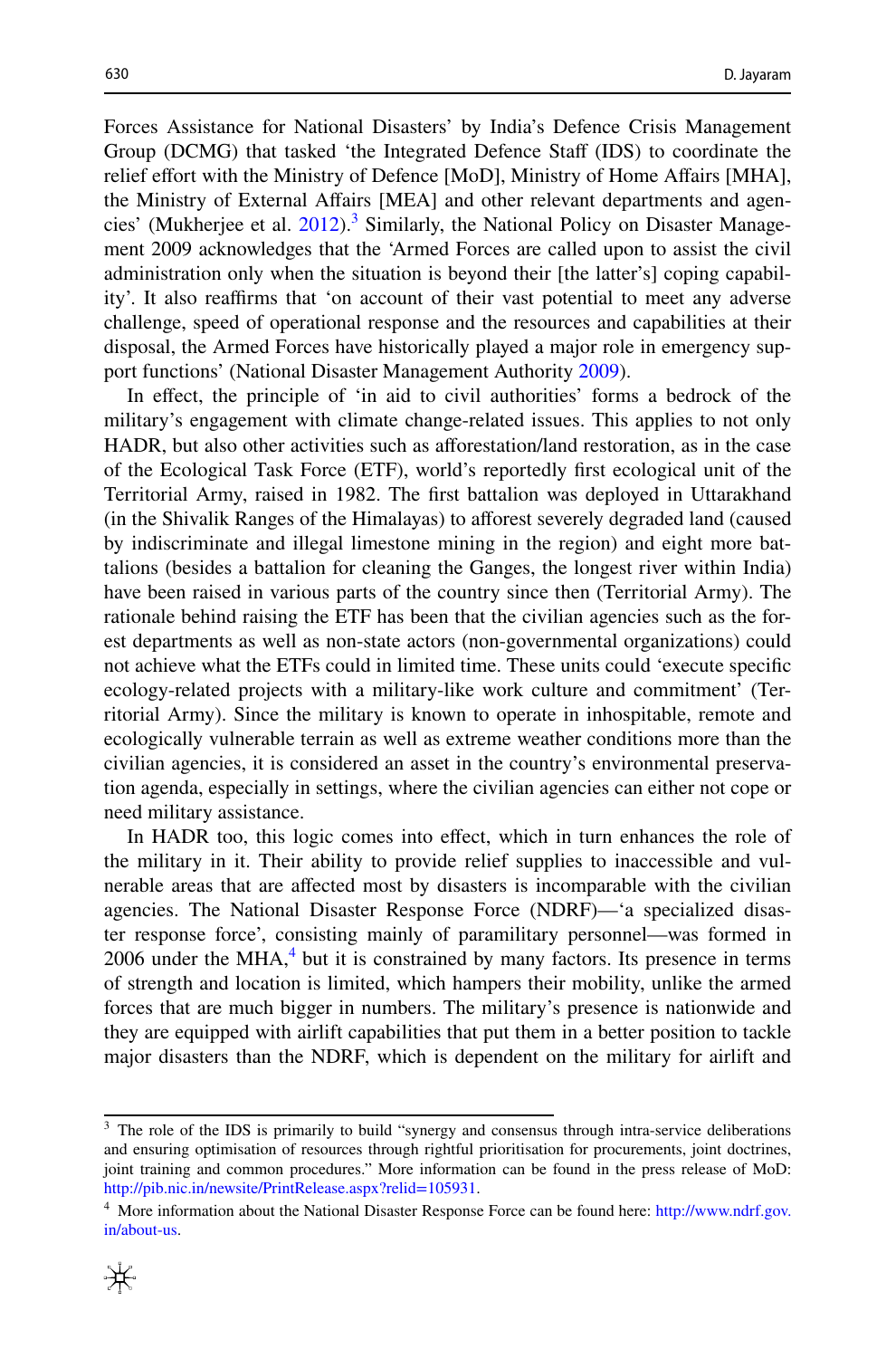is present only in 12 locations in the country (2014, personal communication with NDRF officials).

Increasingly, the argument that the Indian armed forces should contribute to nationwide eforts at climate change mitigation and adaptation is also strengthening with 'climate mainstreaming' gaining momentum in the armed forces. It stems from the point that India's Nationally Determined Contributions (NDCs) are ambitious and unless all the sectors of the country, including the military contribute, the goals would be difcult to achieve. Therefore, the military has, for instance, started to contribute to enhancement of renewable energy generation capacity by diverting defence lands to solar parks. The MoD has declared that 300 MW of solar projects (rooftop and utility-scale power projects) would be set up in diferent parts of the country by defence establishment, especially on vacant lands that are not being used by the three services, with indigenously manufactured modules and equipment (Mittal [2015\)](#page-18-21). The ETFs could be a potential partner in the National Mission for a Green India (under the NAPCC), especially since the Indian Government has set a goal of creating 'an additional carbon sink of 2.5 to 3 billion tonnes of carbon dioxide equivalent through additional forest and tree cover by 2030' in its NDCs.<sup>[5](#page-12-0)</sup> These moves are more transformative in nature than precautionary, as it goes beyond the military's primary responsibility.

Similarly, the Chief of the Naval Staf, while participating in the Indian Government's fagship, Swachh Bharat Abhiyan (Clean India Campaign) Awareness programme, in 2014, asserted: 'The naval community will aim to lead by example and continue to contribute in signifcant measure, to the nation's eforts, for a clean and green future' (Press Information Bureau [2014a\)](#page-19-14). As a result, a Green Cell has been established at the Navy Headquarters (in 2016) that is tasked to coordinate and monitor implementation of the 'green initiatives' by all segments of the navy. Besides announcing its intent to convert India's largest naval base in Karwar (on the western coast in Karnataka) as a 'smart green naval base', it plans to 'incorporate concepts of energy efficiency from the ab initio stages' (in augmentation and acquisition of assets or infrastructure projects) and achieve 'zero carbon footprint' (Press Information Bureau [2014b](#page-19-15)). The navy has expressed its desire to support the Indian Government's 100 GW solar energy target by 2022 by having its own target of a 21 MW solar installation, dedicating 1.5 per cent of its works budget to renewable energy generation as well as deploying rooftop solar panels. It is also reportedly working towards developing warships that run on biofuels (Pubby [2016](#page-19-16)) and harnessing ocean thermal energy and wave energy after doing a comprehensive feasibility study with the help of civilian authorities like the Ministry of New and Renewable Energy (MNRE) (Press Information Bureau [2016\)](#page-19-17).

Climatization, through incremental reforms at various levels of the military, is pushing it towards an institutionalized approach that can ensure 'co-benefts' (in this case, cost-cutting, adaptation of equipment, infrastructure and activities, safety and improvement of image/reputation). Among the co-benefts, 'winning the hearts and

<span id="page-12-0"></span><sup>5</sup> India's INDCs can be found at: [https://www4.unfccc.int/sites/submissions/INDC/Published%20Doc](https://www4.unfccc.int/sites/submissions/INDC/Published%20Documents/India/1/INDIA%20INDC%20TO%20UNFCCC.pdf) [uments/India/1/INDIA%20INDC%20TO%20UNFCCC.pdf.](https://www4.unfccc.int/sites/submissions/INDC/Published%20Documents/India/1/INDIA%20INDC%20TO%20UNFCCC.pdf)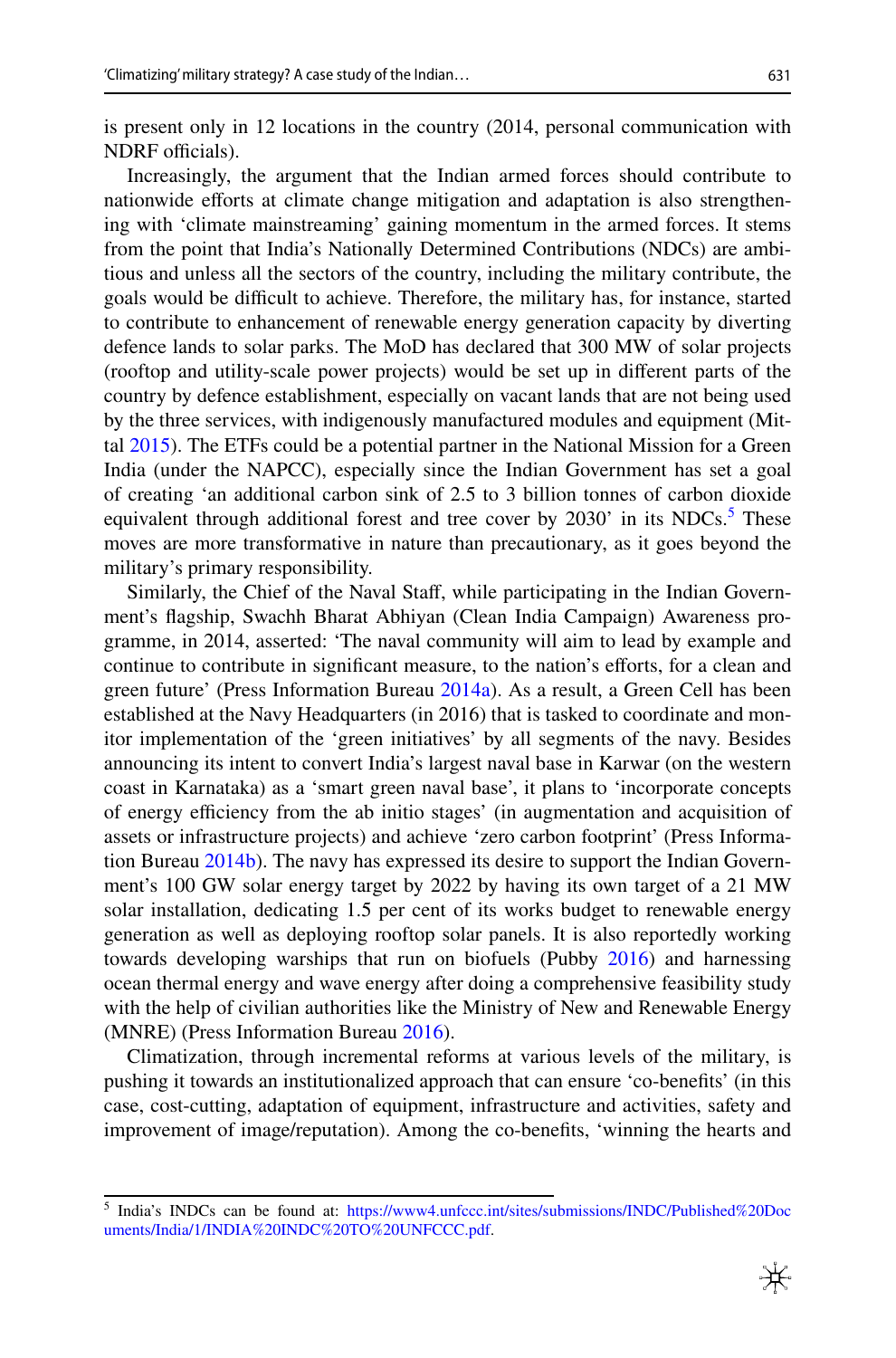minds' (apart from maintaining operational efectiveness) through a form of symbolic climatizing/environmentalizing move is also happening, particularly in regions that are confict-ridden. For instance, Defence Institute of High Altitude Research (DIHAR) of Defence Research and Development Organisation (DRDO) has established solar-based green houses in Ladakh, which is stricken by terrorism and interstate confict, to ensure supply of fresh food to the soldiers in the harsh environ-ment (cold desert).<sup>[6](#page-13-0)</sup> Regular movement of vehicles to transport supplies has adverse impacts on the glaciers of the region. In addition to GHG emissions reduction, it also led to propagation of the practice of organic farming along with decentralization of food production and economy, in the larger interest of the public in the region (information gathered through personal communication with officials of Bombay Natural History Society) in 2014.

The growing literature on the potential impacts of climate change on the military, wherein risks, uncertainty and urgency associated with climate change are highlighted, refects upon the necessity of enacting precautionary climatizing moves to secure the military. Examples such as the Car Nicobar Air Base, wrecked by the 2004 Indian Ocean Tsunami or that of the Eastern Naval Command at Vishakhapatnam, damaged by Cyclone Hudhud in 2014 are noteworthy (India Today [2014\)](#page-18-22). While rebuilding the air base, since the coastlines were erased by the tsunami, the Air Force moved into the island's interior so that the base remained safe even if another similar disaster strikes in the future (Press Information Bureau, [2014c\)](#page-19-18). Not just disasters, but also other efects such as glacial recession and temperature rise are also being assessed. For instance, temperature-controlled equipment including tanks, submarines and aircrafts—which are also known for their high consumption of halons (with high Global Warming Potential)—will have to be adapted to rising temperatures—to sustain their operational capabilities.

Since the military is deployed in some of the most ecologically fragile and politically volatile areas, the stakes for it are much higher. Climate change could also physically alter the battlefeld, forcing the armed forces to change the game plan and adopt fresh strategies. For example, climate change is reportedly responsible for accelerated glacial retreat in the Hindu Kush Himalaya region, according to many scientific studies (Wester et al. [2019](#page-20-4)). The Siachen glacier, world's highest battleground where Indian and Pakistani soldiers are stationed on both sides of the contested border, is said to be melting at a fast pace, due to climate change and overwhelming presence of troops in the region that is putting pressure on the area's ecosystems. The number of ice avalanches has increased, leading to several deaths (of soldiers), prompting the army to 'rethink deployment procedures' and closely monitor the rate of climate change with the help of scientifc research institutes (Peri [2016](#page-19-19)). As summed up by General Bikram Singh [\(2018](#page-19-20)), former Chief of the Army Staff:

<span id="page-13-0"></span><sup>&</sup>lt;sup>6</sup> Information regarding Defence Institute of High Altitude Research and its activities can be found here: <https://www.drdo.gov.in/drdo/labs1/DIHAR/English/indexnew.jsp?pg=achieve.jsp>.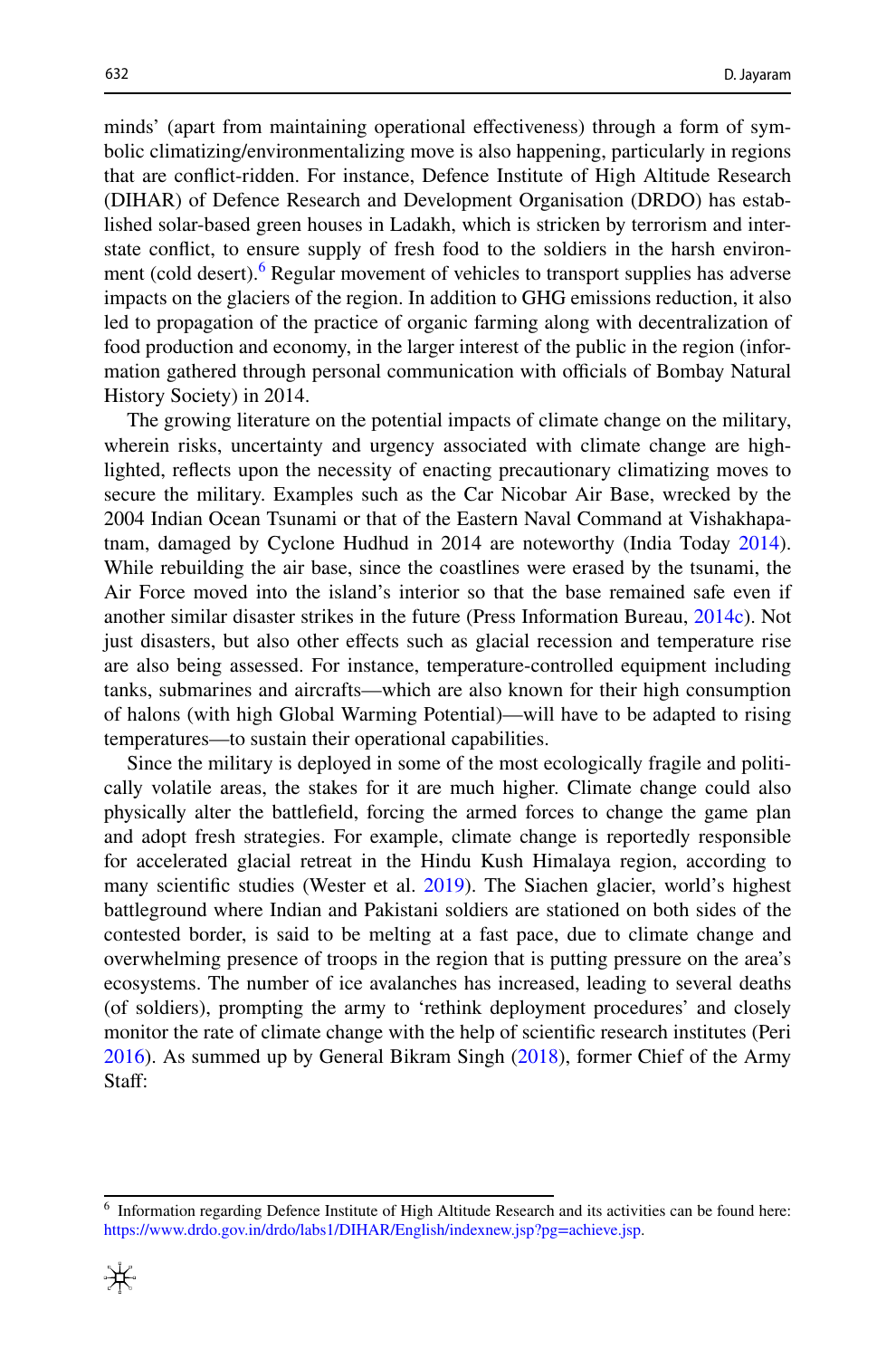'In the Indian context, melting of glaciers, flash floods, encroaching seas, cyclones, rising temperatures in the deserts and plains, forest fres and higher water levels in the riverine terrain will necessitate a conscious re-examination of the ways we fulfl our constitutional obligations. Our military's peacetime locations, operational deployments, equipment profle, organizational structures, logistic sustenance, tactics, operational art and war fghting strategies will have to be revisited. Internal security management architecture, too, would require sprucing up. Since transformation in large organizations is a time consuming process, we need to act fast to think through the challenge with collective wisdom and draw up necessary road maps.'

#### **Counter‑currents to climatization of India's military strategy**

On the one hand, the infuence of norms of integrating climate risks into military strategy, which are increasingly becoming transnational, in the Indian military cannot be understated. This is manifested through, among other signs, the presence of Indian retired and military officials in epistemic networks such as  $GMACCC<sup>7</sup>$  $GMACCC<sup>7</sup>$  $GMACCC<sup>7</sup>$  and the adoption of lexicon of climate security by military scholars/officials and within the military documents. This can be partly attributed to the nature of the climate problem itself, which is seen as a transnational issue that requires transnational and trans-sectoral solutions, bringing diferent stakeholders, including the military, into the fold of solution-fnding exercise. On the other hand, the Indian military's engagement with environmental issues in general, particularly conservation and protection, is not new. Yet, these norms have not been institutionalized, except in cases such as HADR and the ETF (through policy interventions) to some extent.

In fact, there is general acceptance among the epistemic communities dealing with climate change and/or security that the military's role in environmental and climate change issues should be on an 'as-needed basis' (and even no role at all), rather than an institutional one. Some believe that there should be institutionalized policies to govern the involvement of the military in issues such as disaster management. Others contend that the NDRF should instead be empowered to carry out the task it was created for in the frst place, without any obstacles (based on several interviews with military personnel, academics and bureaucrats conducted by the author).

The question of whether the 'sphere of military action' should be allowed to 'infltrate the "grey areas" of everyday life' (Cooper [2006\)](#page-18-23) has been pivotal in deciding the role of the military in climate change-related issues, particularly in India. While some believe that the military is a respectable entity that is known to work with discipline and time-bound procedures that could also contribute to environmental and climate objectives, others deem the military not to be geared to deal with larger complexities of environmental and climate change. For instance, according to a former official of the Ministry of Environment and Forests (now Ministry of Environment, Forest and Climate Change), Ministry of Environment and Forests, the military could

<span id="page-14-0"></span><sup>7</sup> Details regarding members of GMACCC can be found here: <http://gmaccc.org/member/>.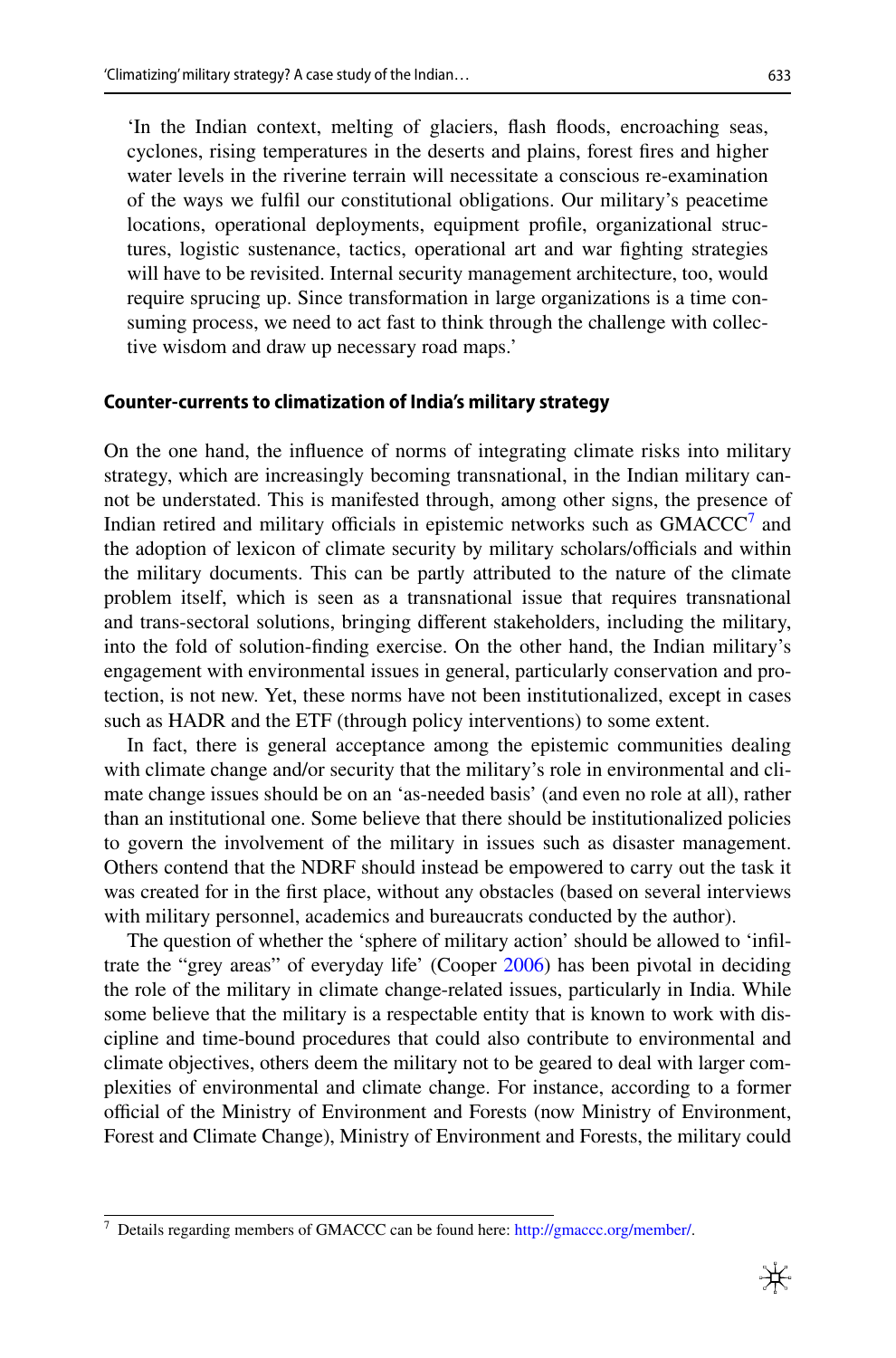and should only handle simple tasks such as planting trees or tackling the phase-out of ODS (2014, personal communication). Inherent to these arguments are facets of civil–military relations, bureaucratic politics and trade-ofs between environmental/ climate objectives and security interests. For example, the retarded pace of defence reforms in the country is blamed upon 'bureaucratic politics' and 'political apathy' (Mukherjee [2009\)](#page-18-24), as well as 'strong administrative, procedural and bureaucratic controls' over the military (Shukla [2012\)](#page-19-21). Defence reforms are also linked to the military's ability to adapt to newer challenges such as climate change and these require budgetary allocation, which according to many ex-military officials is grossly insufficient (personal communication with military officials and security experts).

Similarly, the lack of coordination between civilian and military agencies, owing to turf war and parochialism (an 'institutional disease' as termed by many ex-military officials) that pervades the bureaucracy, is also cited as a reason for delay for action or non-action on critical issues, including climate change (personal communication with former military officials). It must be noted here that the military, despite being prepared for contingency planning, is known to be a rigid organization with its own standard operating procedures (SOPs), terms of reference (ToRs) and so on. According to a serving military official (anonymous), since the armed forces are trained to fght wars, they would be reluctant to train for other activities such as HADR. Moreover, in India's case, when the country faces rather tangible territorial threats from Pakistan and China, it cannot aford to divert resources into climate change-related issues. It is projected as an either–or situation. P. G. Kamath, a retired army officer, states, 'Environmental and climate security cannot be achieved at the cost of territorial security (2017, personal communication).'

## **Conclusion**

In conclusion, this paper highlights the diferent approaches adopted by security actors to incorporate climate change concerns within their strategy and planning through the framework of climatization by using the case study of the Indian military. It provides an analysis of the military security–climate change interface, by going beyond the traditional notions of climate security based on the securitization theory. Indeed, the pathways being followed by the Indian military adhere more to the process of climatization even though they utilize the grammar of securitization and riskifcation occasionally. In comparison with the militaries of the USA, UK, Sweden, France and some of the other Western countries, the Indian military is far behind in: frst, recognizing climate change as critical to their operations, strategy and survival; and second, integrating climate change with the full scope of its strategy. In fact, no military in the world has perhaps succeeded in accomplishing the second goal.

In the Indian context, neither the civilian establishment nor the military is entirely open to the idea of addressing climate change from a security perspective in a practical sense. Instead, the climate logic is being espoused in order to tackle the implications of climate change for India's security and, more specifcally, military security. The measures that are being planned and implemented by the military, in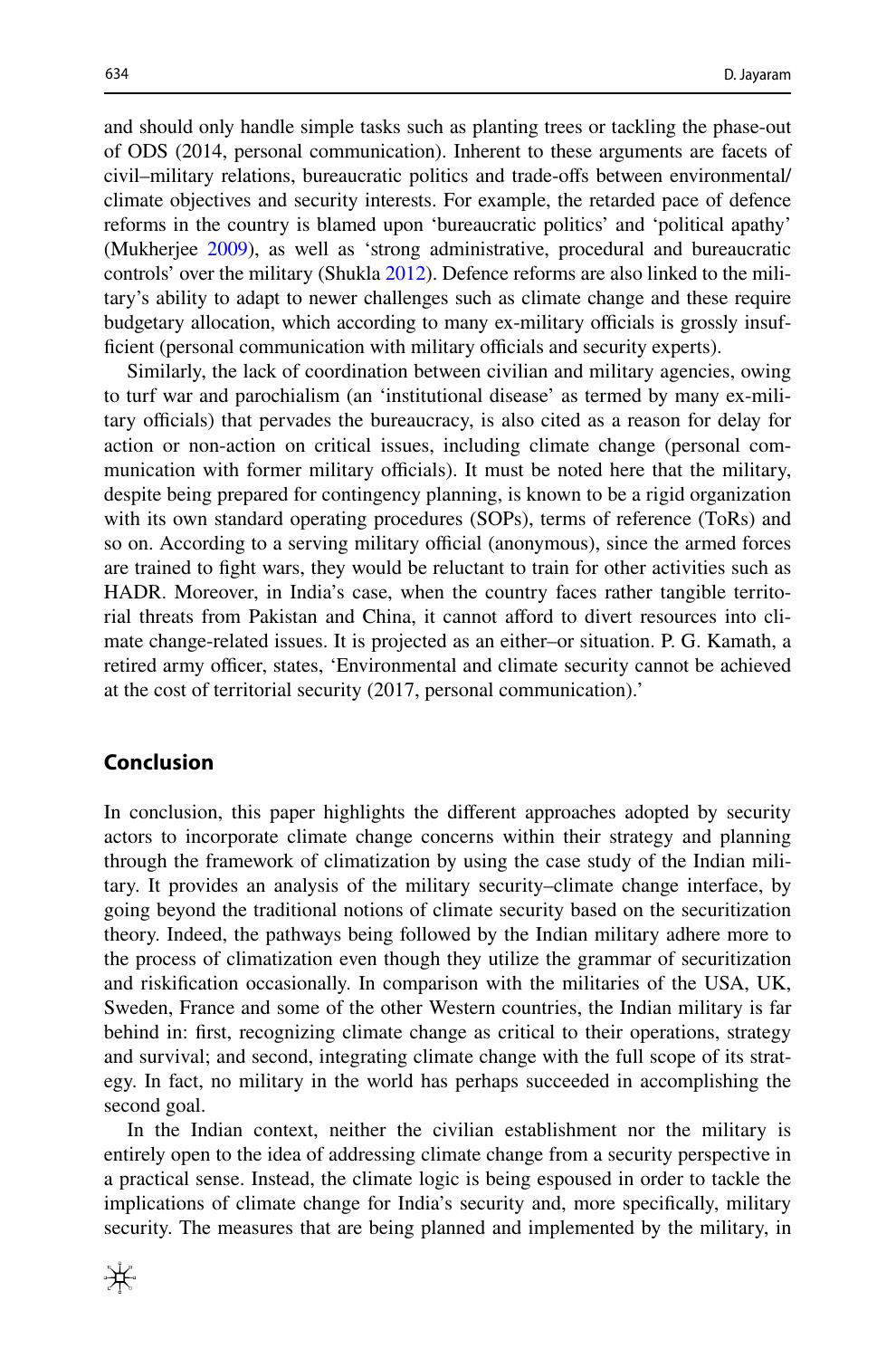conjunction with the civilian authorities, are leading to subtle shifts in goalposts and reformation of procedures to accommodate climate change within the military strategy through a logic that complements and/or supplements military preparedness and efectiveness, but does not result in militarization of climate change. Exceptions are, however, made in cases such as the direct impacts of climate change on the military at tactical, operational and strategic levels.

The Indian military deals with many other environmental issues within the gamut of issues of concern, without restricting the discourse to just climate change, thereby resembling environmentalization practices. Importantly, the discourse on environment and development (positions adopted by the civilian agencies) has also had an infuence on the military's engagement with security implications of climate change. However, there are increasing signs of incremental measures being taken in this direction as seen in the cases of expansion of renewable energy and studying/monitoring the impacts of climate change on it at various levels. This, as already specifed, can be associated with 'symbolic', 'precautionary', 'strategic' and 'transformative' climatizing moves, more so 'symbolic' and 'precautionary'. These typologies may not be readily applicable in all contexts, especially where civil–military relations are complicated by predilections for military dictatorship, prevalence of weak/disempowered civilian governance machineries or other socio-cultural and political dynamics.

Futuristically, the Indian military is inclined to work towards climate change mitigation and adaptation, driven by both necessity and demand for stewardship by joining the country's eforts to address climate change at the national level. In HADR, it has spread its wings outside the national territory to cooperate with other countries (particularly since the 2004 Indian Ocean Tsunami). With the growing references to climate-induced extreme weather events serving as a catalyst for greater involvement of the Indian armed forces in such exercises in the region (and perhaps beyond), this element is expected to act as a strong stimulus for climatization.

By bringing out varied interpretations of climate security-military interface through securitization, riskifcation and climatization in diferent contexts, the paper attempts to analyse why and how militaries address climate change. There is further scope for comparative research on the militaries of the North and South, which could provide a more holistic view of the contextual conditions that infuence climatization as well as, from a policy point of view, avoid universalization of these norms that are being promoted by the international organizations and networks. To some extent, such studies can also facilitate a more holistic understanding and even redefnition of climate security at both conceptual and practical levels.

**Acknowledgements** Open access funding provided by Manipal Academy of Higher Education, Manipal. The paper is carved out of the author's PhD thesis, titled 'Military Dimensions of Environmental Security: An Indian Perspective' (awarded in 2018), supervised by Nanda Kishor M. S., Associate Professor, Department of Geopolitics and International Relations, Manipal Academy of Higher Education (deemedto-be University) (MAHE). The PhD study was facilitated by MAHE's Dr TMA Pai Scholarship. The paper was further strengthened during the author's postdoctoral stint at the Faculty of Social and Political Sciences, University of Lausanne, under the Swiss Government Excellence Scholarship (2018–19). The author would like to thank Lucile Maertens (Lecturer, Faculty of Social and Political Sciences, University of Lausanne, Switzerland), Stefan Aykut, (Junior Professor, Fakultät WISO, Universität Hamburg, Germany) and Adrien Estève (PhD student, Center for International Studies and Research, Sciences Po, France) for their valuable comments on the initial drafts of this paper. The author would also like to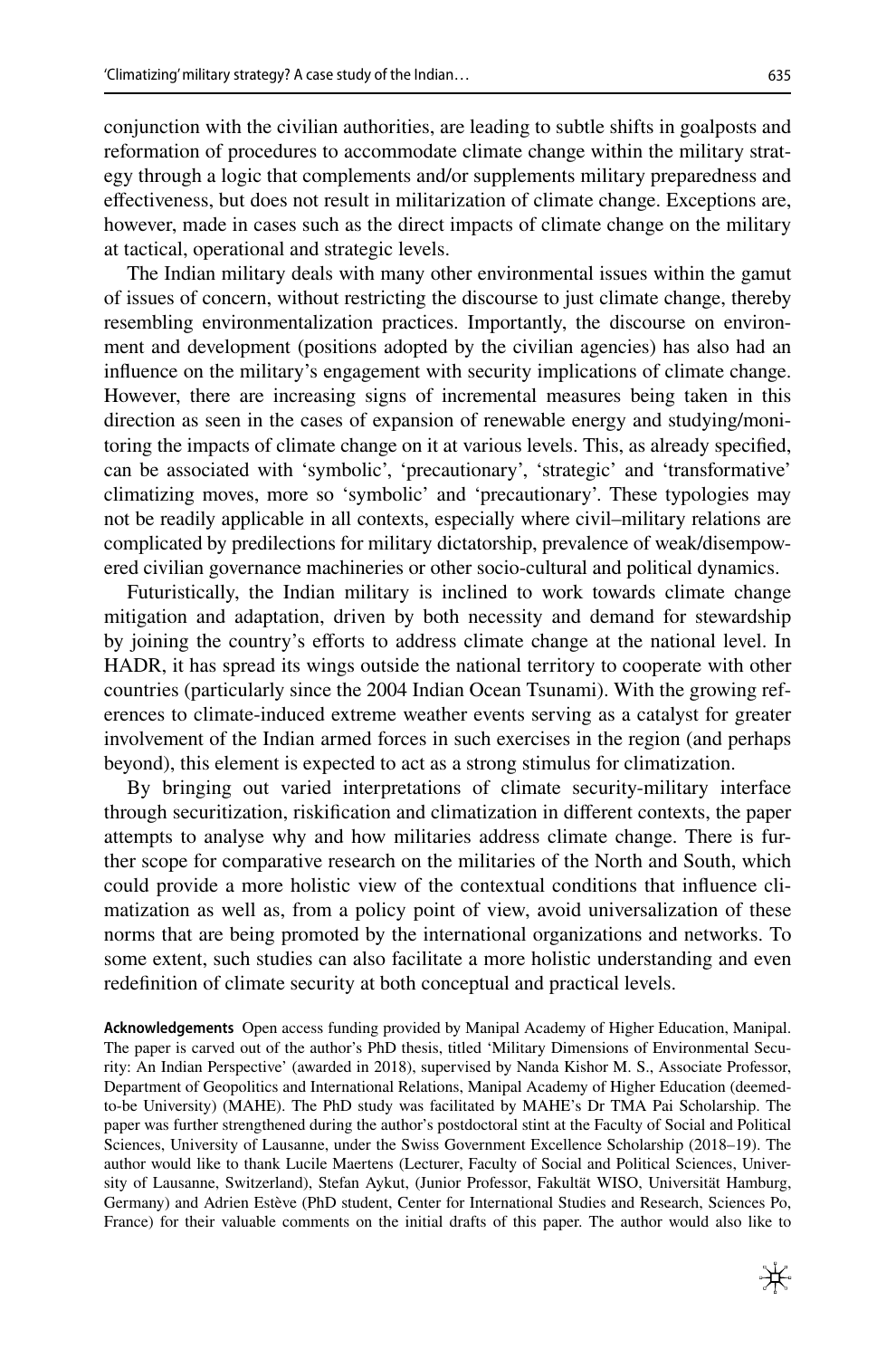express sincere gratitude to the reviewers for providing precise and detailed inputs to refne the paper further.

#### **Compliance with ethical standards**

**Confict of interest** The author states that there is no confict of interest.

**Open Access** This article is licensed under a Creative Commons Attribution 4.0 International License, which permits use, sharing, adaptation, distribution and reproduction in any medium or format, as long as you give appropriate credit to the original author(s) and the source, provide a link to the Creative Commons licence, and indicate if changes were made. The images or other third party material in this article are included in the article's Creative Commons licence, unless indicated otherwise in a credit line to the material. If material is not included in the article's Creative Commons licence and your intended use is not permitted by statutory regulation or exceeds the permitted use, you will need to obtain permission directly from the copyright holder. To view a copy of this licence, visit [http://creativecommons.org/licen](http://creativecommons.org/licenses/by/4.0/) [ses/by/4.0/](http://creativecommons.org/licenses/by/4.0/).

# **References**

- <span id="page-17-7"></span>Ali, S.H.C., and R.J. Pincus. 2018. The Role of the Military in Environmental Peacebuilding. In *Routledge Handbook of Environmental Confict and Peacebuilding*, ed. A. Swain and J. Öjendal, 306– 314. Abingdon: Routledge.
- <span id="page-17-6"></span>Aykut, S.C., J. Foyer, and E. Morena. 2017. *Globalising the Climate. COP21 and the Climatisation of Global Debates. Edited Volume*. London and New York: Routledge.
- <span id="page-17-1"></span>Balzacq, T., T. Basaran, D. Bigo, E.P. Guittet, and C. Olsson. 2010. Security practices. In: R. A. Denemark (ed.) International Studies Encyclopaedia Online. London: Blackwell Publishing. Blackwell Reference Online. 18 March, [http://www.isacompendium.com/subscriber/tocnode?id=g978144433](http://www.isacompendium.com/subscriber/tocnode%3fid%3dg9781444336597_chunk_g978144433659718_ss1-2) [6597\\_chunk\\_g978144433659718\\_ss1-2](http://www.isacompendium.com/subscriber/tocnode%3fid%3dg9781444336597_chunk_g978144433659718_ss1-2). Accessed 29 Sept 2019.
- <span id="page-17-4"></span>Barnett, J. 2001. *The Meaning of Environmental Security: Ecological Politics and Policy in the New Security Era*. London: Zed Books.
- <span id="page-17-10"></span>Barthwal-Datta, M. 2012. *Understanding Security Practices in South Asia: Securitization Theory and the Role of Non-State Actors*. London and New York: Routledge.
- <span id="page-17-2"></span>Bilgin, P. 2010. The 'Western-centrism' of security studies: 'Blind spot' or constitutive practice? *Security Dialogue* 41(6): 615–622.
- <span id="page-17-11"></span>Boas, I. 2014. Where is the South in Security Discourse on Climate Change? An Analysis of India. *Critical Studies on Security* 2(2): 148–161.
- <span id="page-17-5"></span>Briggs, C.M. 2012. Climate Security, Risk Assessment and Military Planning. *International Afairs* 88(5): 1049–1064.
- <span id="page-17-9"></span>Butts, K.H. 1999. The Case for DoD Involvement in Environmental Security. In *Contested Grounds: Security and Confict in the New Environmental Politics*, ed. D.H. Deudney and R.A. Matthew, 109– 126. Albany: State University of New York Press.
- <span id="page-17-0"></span>Buzan, B., O. Wæver, and J. de Wilde. 1998. *Security: A New Framework for Analysis*. London: Lynne Rienner Publishers.
- <span id="page-17-3"></span>Campbell, K., J. Gulledge, J.R. McNeill, J. Podesta, P. Ogden, L. Fuerth, R.J. Woolsey, A.T.J. Lennon, J. Smith, R. Weitz, and D. Mix. 2007. *The Age of Consequences: The Foreign Policy and National Security Implications of Global Climate Change*. Washington, DC: Center for Strategic and International Studies and Center for American Security.
- <span id="page-17-12"></span>Capie, D. 2015. The United States and Humanitarian Assistance and Disaster Relief (HADR) in East Asia: Connecting Coercive and Non-Coercive Uses of Military Power. *Journal of Strategic Studies* 38(3): 309–331.
- <span id="page-17-8"></span>Center for Naval Analyses. 2007. National Security and the Threat of Climate Change. CNA's Military Advisory Board Report, [https://www.cna.org/CNA\\_fles/pdf/National%20Security%20and%20the](https://www.cna.org/CNA_files/pdf/National%20Security%20and%20the%20Threat%20of%20Climate%20Change.pdf) [%20Threat%20of%20Climate%20Change.pdf.](https://www.cna.org/CNA_files/pdf/National%20Security%20and%20the%20Threat%20of%20Climate%20Change.pdf) Accessed 29 Sept 2019.

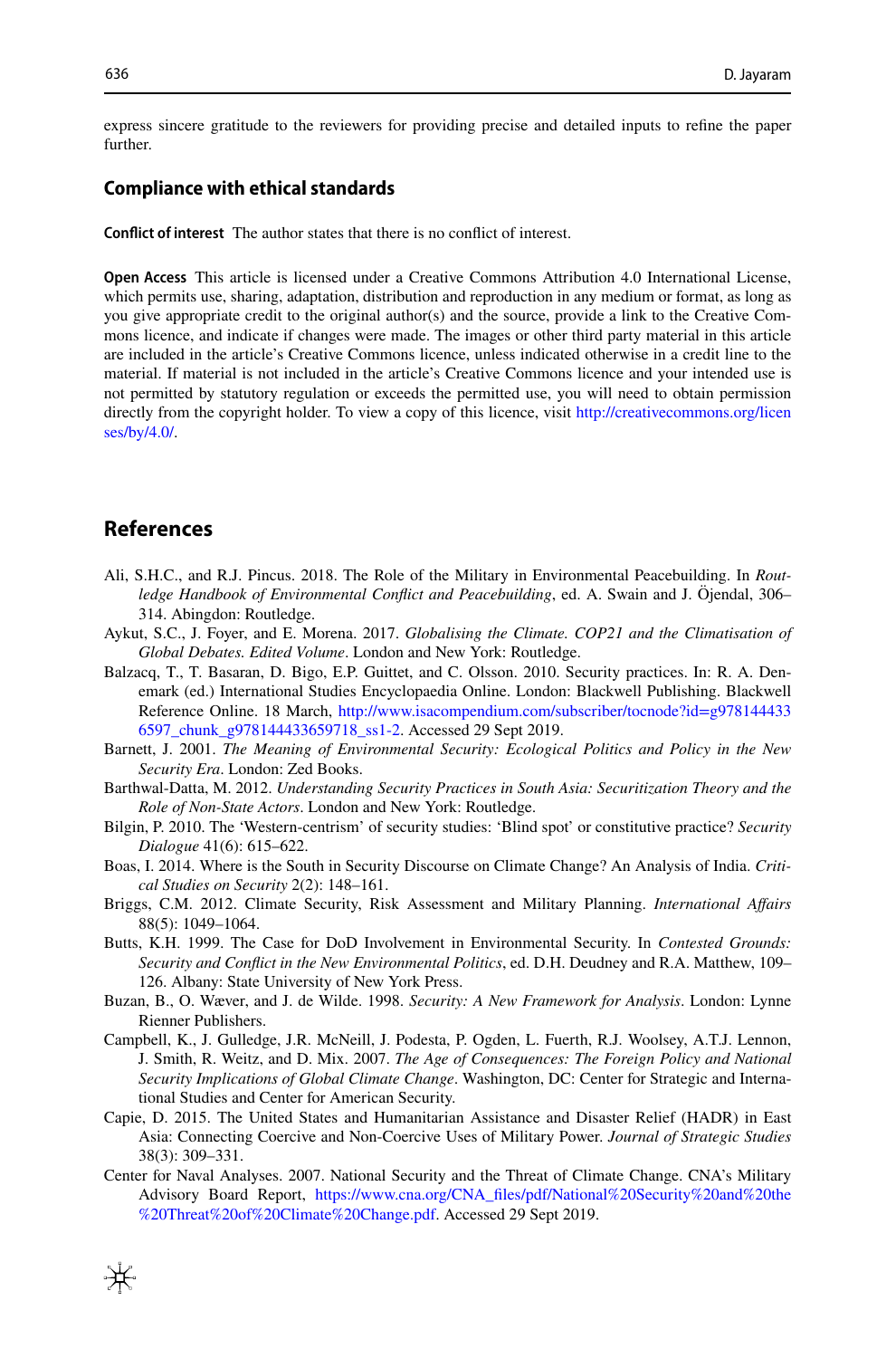- 
- <span id="page-18-7"></span>Chaturvedi, S., and D. Timothy. 2015. *Climate Terror: A Critical Geopolitics of Climate Change*. London: Palgrave Macmillan.
- <span id="page-18-17"></span>Chowdhury, A. 2009. The Coming Crisis: From Bangladesh to India…and then the Rest? Himal South Asian, 1 October, [https://www.himalmag.com/the-coming-crisis/.](https://www.himalmag.com/the-coming-crisis/) Accessed 10 March 2020.
- <span id="page-18-14"></span>Conca, K., and J. Wallace. 2009. Environment and Peacebuilding in War-torn Societies: Lessons from the UN Environment Programme's Experience with Postconfict Assessment. *Global Governance* 15(4): 485–504.
- <span id="page-18-23"></span>Cooper, M. 2006. Pre-empting Emergence: The Biological Turn in the War on Terror. *Theory, Culture and Society* 23(4): 113–135.
- <span id="page-18-11"></span>Corry, O. 2012. Securitisation and 'Riskifcation': Second-Order Security and the Politics of Climate Change. *Millennium-Journal of International Studies* 40(2): 235–258.
- <span id="page-18-12"></span>Dabelko, G.D. 2009. Planning for Climate Change: The Security Community's Precautionary Principle. *Climatic Change* 96(13): 13–21.
- <span id="page-18-8"></span>Dalby, S. 1992. Ecopolitical Discourse: 'Environmental Security' and Political Geography'. *Progress in Human Geography* 16(4): 503–522.
- <span id="page-18-19"></span>Dasgupta, C. 2016. Climate Change and India's Security Environment. In *India's National Security: Annual Review 2015–16*, ed. Satish Kumar, 389–398. New Delhi: Routledge.
- <span id="page-18-9"></span>Deudney, D. 1991. Environment and Security: Muddled Thinking. *Bulletin of the Atomic Scientists* 47(3): 22–28.
- <span id="page-18-1"></span>Dyer, H. 2001. Environmental Security and International Relations: The Case for Enclosure. *Review of International Studies* 27(3): 441–450.
- <span id="page-18-2"></span>Floyd, R. 2008. The environmental security debate and its signifcance for climate change. *The International Spectator* 43(3): 51–65.
- <span id="page-18-6"></span>Floyd, R. 2010. *Security and the Environment: Securitisation Theory and US Environmental Security Policy*. Cambridge: Cambridge University Press.
- <span id="page-18-18"></span>Floyd, R. 2011. Can Securitization Theory be Used in Normative Analysis? Towards a Just Securitization Theory. *Security Dialogue* 42(4–5): 427–439.
- <span id="page-18-10"></span>Gilbert, E. 2012. The militarisation of climate change. *ACME: An International E-Journal for Critical Geographies* 11(1): 1–14.
- <span id="page-18-16"></span>Harris, P. 2015. Militarism in Environmental Disguise: The Greenwashing of an Overseas Military Base. *International Political Sociology* 9(1): 19–36.
- <span id="page-18-15"></span>Hartman, J., K. Butts, B. Bankus, and S. Carney. 2012. *Sustainability and National Security*. Carlisle: Center for Strategic Leadership, United States Army War College.
- <span id="page-18-0"></span>Staf, Headquarters Integrated Defence. 2017. *Joint Doctrine Indian Armed Forces*. New Delhi: Ministry of Defence.
- <span id="page-18-4"></span>Homer-Dixon, T.F. 1994. Environmental Scarcities and Violent Confict: Evidence from Cases. *International Security* 19(1): 5–40.
- <span id="page-18-5"></span>Homer-Dixon, T.F. 2007. Terror in the Weather Forecast. The New York Times, 24 April, [https://www.nytim](https://www.nytimes.com/2007/04/24/opinion/24homer-dixon.html) [es.com/2007/04/24/opinion/24homer-dixon.html.](https://www.nytimes.com/2007/04/24/opinion/24homer-dixon.html) Accessed 25 Sept 2019.
- <span id="page-18-22"></span>India Today. 2014. Cyclone Hudhud Impact: Navy Sufered Rs 2,000 Crore Loss in Vizag. 14 October 2014, [https://www.indiatoday.in/india/story/cyclone-hudhud-vizag-navy-rs-2000-crore-loss-chandrabab](https://www.indiatoday.in/india/story/cyclone-hudhud-vizag-navy-rs-2000-crore-loss-chandrababu-naidu-andhra-223084-2014-10-14) [u-naidu-andhra-223084-2014-10-14.](https://www.indiatoday.in/india/story/cyclone-hudhud-vizag-navy-rs-2000-crore-loss-chandrababu-naidu-andhra-223084-2014-10-14) Accessed 29 Sept 2019.
- Indian Navy. Role of Navy. <https://www.indiannavy.nic.in/content/role-navy>Accessed 29 Sept 2019.
- International Military Council on Climate and Security. (forthcoming) The World Climate and Security Report 2020. [https://imccs.org/publications/.](https://imccs.org/publications/) Accessed 29 Sept 2019.
- <span id="page-18-20"></span>Kumar, M. 2012. *Resource Optimisation Through Environmental Leadership*. New Delhi: Centre for Air Power Studies and Knowledge World.
- <span id="page-18-13"></span>Maertens, L. 2019. From Blue to Green? Environmentalization and Securitization in UN Peacekeeping Practices. *International Peacekeeping* 26(3): 302–326.
- <span id="page-18-3"></span>McDonald, M. 2012. *Security, the Environment and Emancipation: Contestation over Environmental Change*. London and New York: Routledge.
- <span id="page-18-21"></span>Mittal, S. 2015. Indian Defense Forces Set to Auction 300 MW Solar Power Capacity. Clean Technica, 13 January, [https://cleantechnica.com/2015/01/13/indian-defense-forces-set-auction-300-mw-solar-power](https://cleantechnica.com/2015/01/13/indian-defense-forces-set-auction-300-mw-solar-power-capacity/) [-capacity/](https://cleantechnica.com/2015/01/13/indian-defense-forces-set-auction-300-mw-solar-power-capacity/). Accessed 29 Sept 2019.
- <span id="page-18-24"></span>Mukherjee, A. 2009. Relearning Lost Lessons: The Indian Army in Counterinsurgency. In *The Routledge Handbook of Asian Security Studies*, ed. S. Ganguly, A. Scobell, and J. Liow, 139–157. London and New York: Routledge.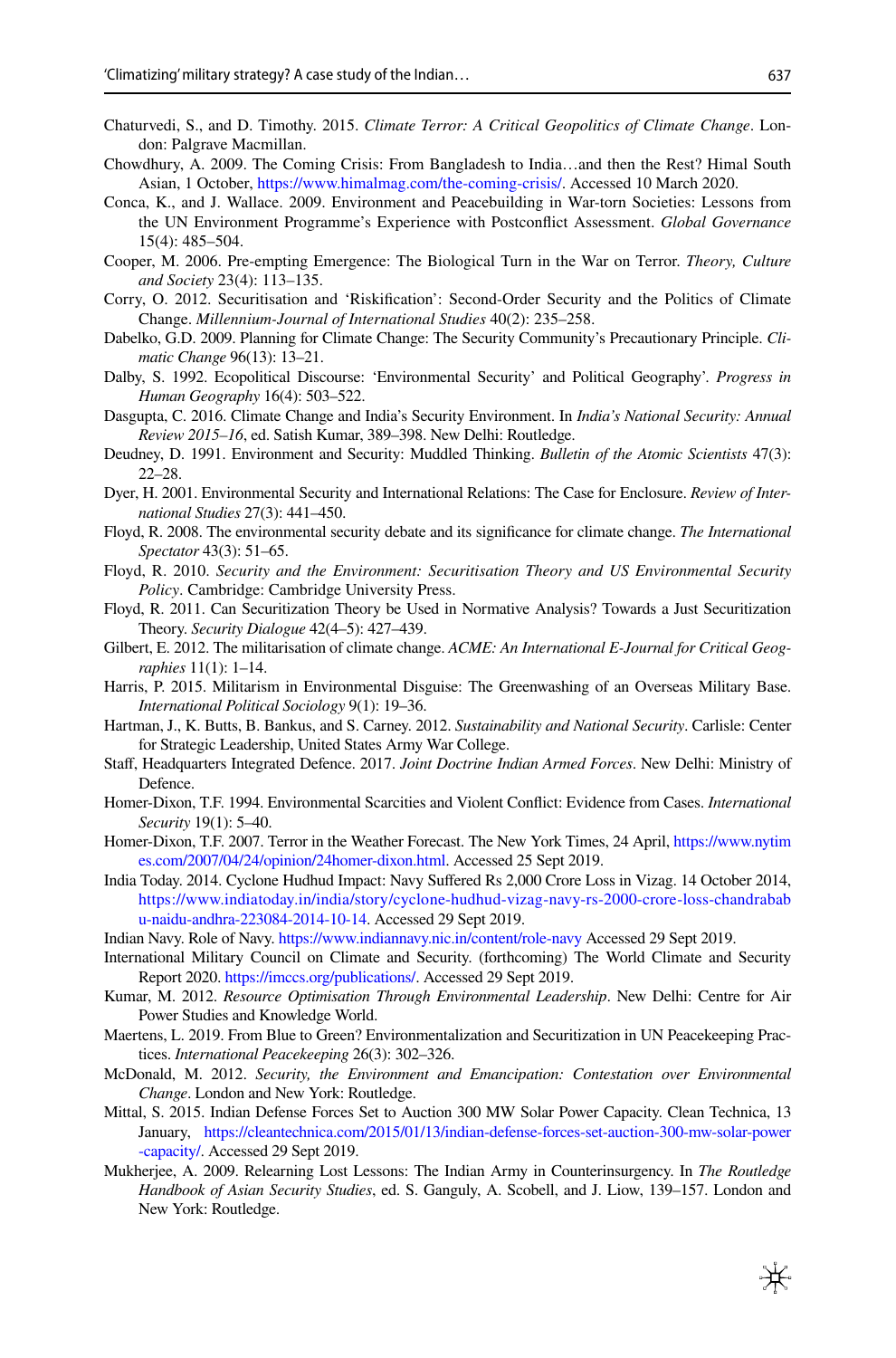- <span id="page-19-12"></span>Mukherjee, A. et al. 2012. Net Security Provider: India's Out-of-Area Contingency Operations. New Delhi: Manohar Parrikar Institute for Defence Studies and Analyses & Magnum Books Pvt Ltd.
- <span id="page-19-13"></span>National Disaster Management Authority. 2009. National Policy on Disaster Management 2009. Ministry of Home Afairs, Government of India, [http://www.ndma.gov.in/images/guidelines/national-dm-polic](http://www.ndma.gov.in/images/guidelines/national-dm-policy2009.pdf) [y2009.pdf.](http://www.ndma.gov.in/images/guidelines/national-dm-policy2009.pdf) Accessed 29 Sept 2019.
- <span id="page-19-6"></span>North Atlantic Treaty Organisation. 2014. Green Defence Framework. [http://www.natolibguides.info/](http://www.natolibguides.info/ld.php%3fcontent_id%3d25285072) [ld.php?content\\_id=25285072](http://www.natolibguides.info/ld.php%3fcontent_id%3d25285072). Accessed 29 September 2019.
- <span id="page-19-4"></span>Oels, A. 2012. From 'Securitization' of Climate Change to 'Climatization' of the Security Field: Comparing Three Theoretical Perspectives. In *Climate Change, Human Security and Violent Confict*, ed. J. Scheffran, M. Brzoska, H.G. Brauch, P.M. Link, and J. Schilling. Berlin: Springer.
- <span id="page-19-10"></span>Pai, N. 2017. Climate Change and National Security. In *Proceedings of Centre for Law Warfare Studies Conference; January, New Delhi*. [https://takshashila.org.in/wp-content/uploads/2017/02/ClimateChange-](https://takshashila.org.in/wp-content/uploads/2017/02/ClimateChange-NationalSecurity.pdf)[NationalSecurity.pdf](https://takshashila.org.in/wp-content/uploads/2017/02/ClimateChange-NationalSecurity.pdf). Accessed 29 Sept 2019.
- <span id="page-19-5"></span>Parsons, R.J. 2011. Strengthening Sovereignty: Security and Sustainability in an Era of Climate Change. *Sustainability* 3: 1416–1451.
- <span id="page-19-19"></span>Peri, Dinakar. 2016. Climate change forces Army to rethink Siachen deployment procedures. The Hindu. 20 July, [https://www.thehindu.com/news/national/Climate-change-forces-Army-to-rethink-Siachen-deplo](https://www.thehindu.com/news/national/Climate-change-forces-Army-to-rethink-Siachen-deployment-procedures/article14499225.ece) [yment-procedures/article14499225.ece.](https://www.thehindu.com/news/national/Climate-change-forces-Army-to-rethink-Siachen-deployment-procedures/article14499225.ece) Accessed 29 Sept 2019.
- <span id="page-19-14"></span>Press Information Bureau. 2014a. 'Swachh Bharat Campaign' and Green Initiatives Launched by Indian Navy. Government of India, 2 October, <http://pib.nic.in/newsite/PrintRelease.aspx?relid=110257>. Accessed 29 Sept 2019.
- <span id="page-19-15"></span>Press Information Bureau. 2014b. Green Footprint of a Blue Water Navy. Government of India, 4 June, [http://](http://pib.nic.in/newsite/PrintRelease.aspx?relid=105422) [pib.nic.in/newsite/PrintRelease.aspx?relid=105422](http://pib.nic.in/newsite/PrintRelease.aspx?relid=105422). Accessed 29 Sept 2019.
- <span id="page-19-18"></span>Press Information Bureau. 2014c. Book Release by Chief of Air Staff on Tenth Anniversary of Tsunami. Government of India, 26 December, <http://pib.nic.in/newsite/PrintRelease.aspx?relid=114126>. Accessed 29 Sept 2019.
- <span id="page-19-17"></span>Press Information Bureau. 2016. Indian Navy Pledges 1.5 Per Cent of its Works Budget towards Renewable Energy Generation: World Environment Day—2016. Government of India, 5 June. [http://pib.nic.](http://pib.nic.in/newsite/PrintRelease.aspx?relid=145978) [in/newsite/PrintRelease.aspx?relid=145978](http://pib.nic.in/newsite/PrintRelease.aspx?relid=145978). Accessed 29 Sept 2019.
- <span id="page-19-16"></span>Pubby, M. 2016. International Fleet Review 2016: Navy to Showcase Warship Running on Biofuel at Vizag. The Economic Times, 5 February, [http://www.indiandefensenews.in/2016/02/ifr-2016-navy-to-showc](http://www.indiandefensenews.in/2016/02/ifr-2016-navy-to-showcase-warship.html) [ase-warship.html.](http://www.indiandefensenews.in/2016/02/ifr-2016-navy-to-showcase-warship.html) Accessed 29 Sept 2019.
- <span id="page-19-7"></span>Ramesh, J. 2015. *Green Signals: Ecology, Growth, and Democracy in India*. New Delhi: Oxford University Press.
- <span id="page-19-9"></span>Ranjan, A. 2016. Migration from Bangladesh: Impulses, Risks and Exploitations. *The Round Table: The Commonwealth Journal of International Afairs* 105(3): 311–319.
- <span id="page-19-8"></span>Sahu, A.K. 2017. The Securitisation of the Climate Change Issue: A Multisectoral Approach to Security. *World Afairs* 21(4): 26–37.
- <span id="page-19-1"></span>Schwartz, P., and D. Randall. 2003. *An Abrupt Climate Change Scenario and Its Implications for United States National Security*. Emeryville, CA: Global Business Network.
- <span id="page-19-21"></span>Shukla, R. 2012. Civil Military Relations in India. New Delhi: Centre for Law Warfare Studies. Manekshaw Paper 36. [https://www.claws.in/static/MP36\\_Civil-Military-Relations-in-India.pdf.](https://www.claws.in/static/MP36_Civil-Military-Relations-in-India.pdf) Accessed 25 Sept 2019.
- <span id="page-19-11"></span>Singh, A. 2015. Climate Change and Maritime Security in the Indian Ocean Region. *Journal of Defence Studies* 9(1): 63–82.
- <span id="page-19-20"></span>Singh, B. 2018. How climate change can afect national security. The Hindustan Times, 5 November, [https://](https://www.hindustantimes.com/analysis/how-climate-change-can-affect-national-security/story-JKZ1iv60oxDcDEex1LFIwN.html) [www.hindustantimes.com/analysis/how-climate-change-can-afect-national-security/story-JKZ1iv60ox](https://www.hindustantimes.com/analysis/how-climate-change-can-affect-national-security/story-JKZ1iv60oxDcDEex1LFIwN.html) [DcDEex1LFIwN.html.](https://www.hindustantimes.com/analysis/how-climate-change-can-affect-national-security/story-JKZ1iv60oxDcDEex1LFIwN.html) Accessed 29 Sept 2019.
- <span id="page-19-2"></span>Smith, D., and J. Vivekananda. 2007. *A Climate of Confict: The Links Between Climate Change, Peace and War*. London: International Alert.
- Territorial Army. Ecological TA.<https://www.territorialarmy.in/ecological.aspx>. Accessed 29 Sept 2019.
- <span id="page-19-3"></span>Trombetta, M.J. 2008. Environmental Security and Climate Change: Analysing the Discourse. *Cambridge Review of International Afairs* 21(4): 585–602.
- <span id="page-19-0"></span>Trombetta, M.J. 2011. Rethinking the Securitization of the Environment: Old Beliefs, New Insights. In *Securitization Theory: How Security Problems Emerge and Dissolve*, ed. T. Balzacq, 135–149. Abingdon: Routledge.